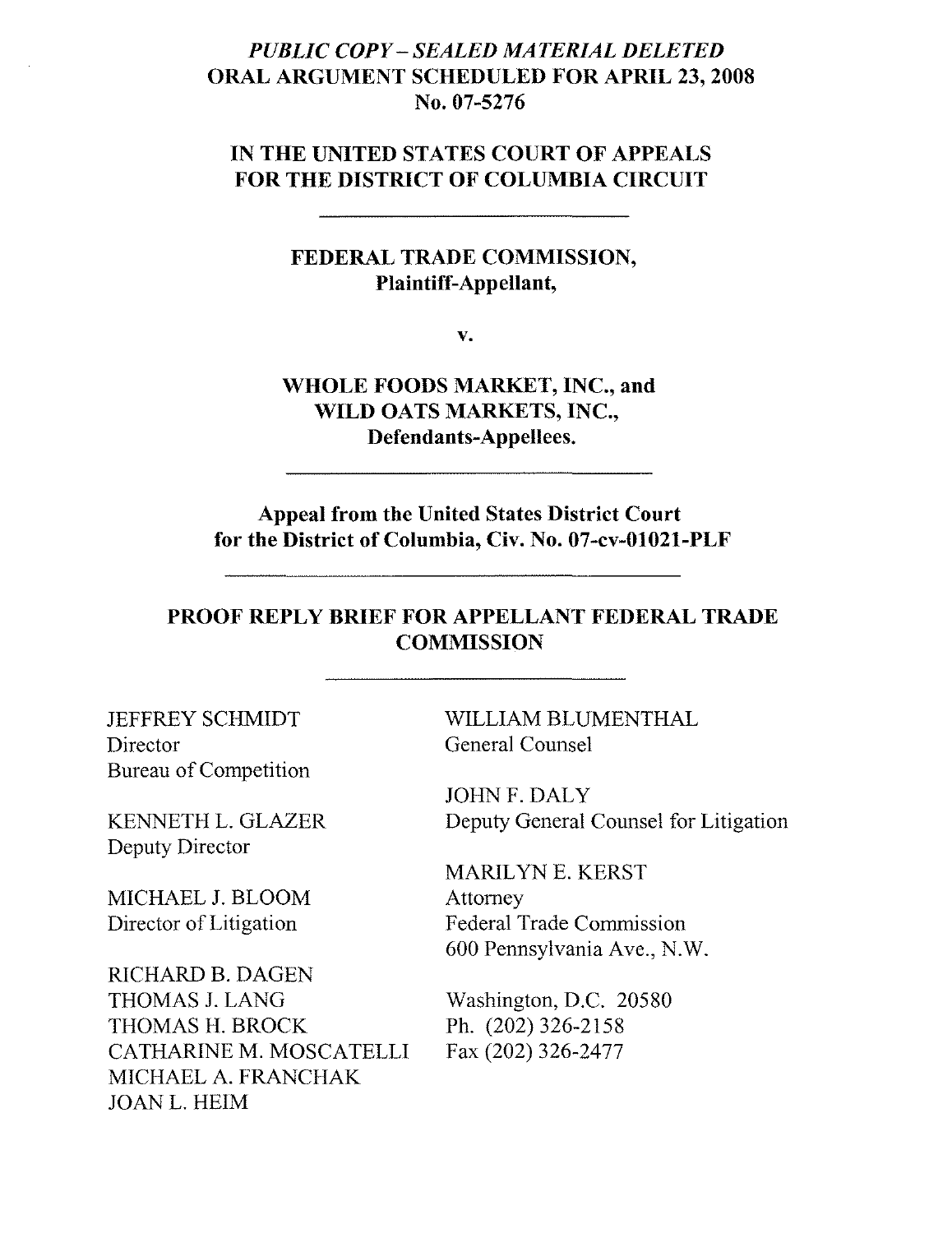## CERTIFICATE AS TO PARTIES, RULINGS, AND RELATED CASES

Pursuant to Circuit Rule 28(1)(1), Appellant Federal Trade Commission certifies as follows:

# (A) PARTIES

FEDERAL TRADE COMMISSION *(Plaintiff)*  WHOLE FOODS MARKET, INC. *(Defendant)*  WILD OATS MARKETS, INC. *(Defendant)*  APOLLO MANAGEMENT HOLDING LP *(Intervenor)*  DELHAIZE AMERICA. INC. *(Interested Party)*  H.E. BUTT GROCERY COMPANY *(Intervenor)* KROGER CO. *(Intervenor)*  PUBLIX SUPER MARKETS, INC. *(Intervenor)* SAFEWAY INC. *(Intervenor)* SUPERVALU INC *(Intervenor)* TRADER JOE'S COMPANY *(Intervenor)* TARGET CORPORATION *(Movant)* WAL-MART STORES, INC. *(Intervenor)* WINN-DIXIE STORES INC *(Intervenor)* WEGMANS FOOD MARKETS, INC. *(Movant)* 

# AMICI CURIAE

AMERICAN ANTITRUST INSTITUTE

CONSUMER FEDERATION OF AMERICA

ORGANIZATION FOR COMPETITIVE MARKETS

# (B) RULING UNDER REVIEW

*Federal Trade Commission v. Whole Foods Market, Inc.,* 502 F. Supp. 2d 1 (D.D.C. 2007).

# (C) RELATED CASES

The case on review has not previously been before this Court or any other court. Appellant is not aware of any related cases in this Court or any other court.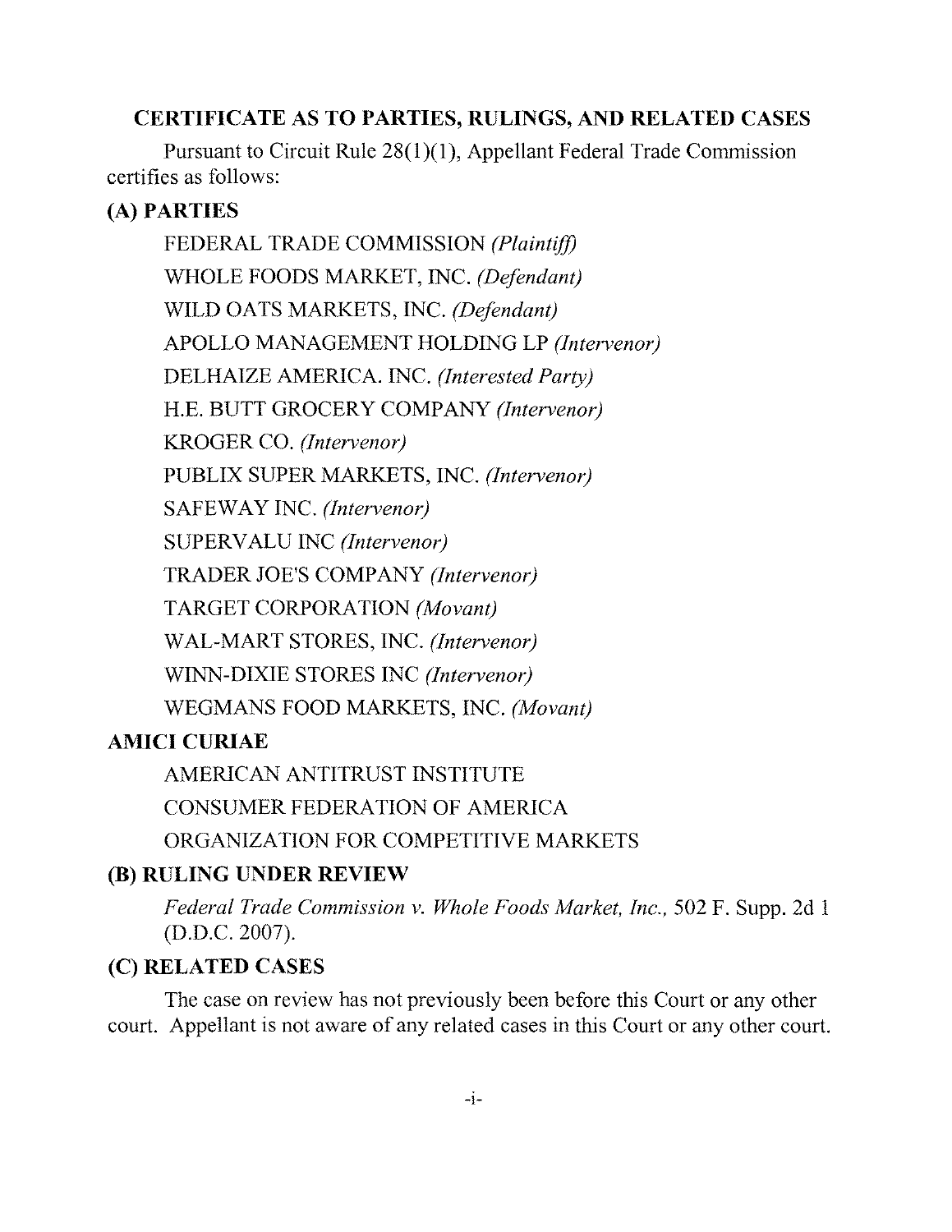# **TABLE OF CONTENTS**

 $\bar{\mathcal{A}}$ 

| I. |           |    |       | WHOLE FOODS DOES NOT ADDRESS THE DISTRICT<br>COURT'S FAILURE TO APPLY THIS COURT'S HEINZ                                                                  |
|----|-----------|----|-------|-----------------------------------------------------------------------------------------------------------------------------------------------------------|
|    | A.        |    |       | Whole Foods Confuses the Requirement of a<br>"Proper Showing" With a "Burden to Prove," and the<br>Heinz Standard with the Traditional Equity Standard  2 |
|    | <b>B.</b> |    |       | The District Court's Treatment of the Evidence Shows                                                                                                      |
|    |           | 1. |       | The District Court Failed to Consider, Or Even<br>Mention, the Most Probative Direct Lay                                                                  |
|    |           |    | a.    | The District Court Ignored the Direct<br>Evidence of the Parties' View of the<br>Relevant Product Market in This Case  8                                  |
|    |           |    | $b$ . | The District Court Ignored the Direct<br>Evidence That the Merger Would Lead                                                                              |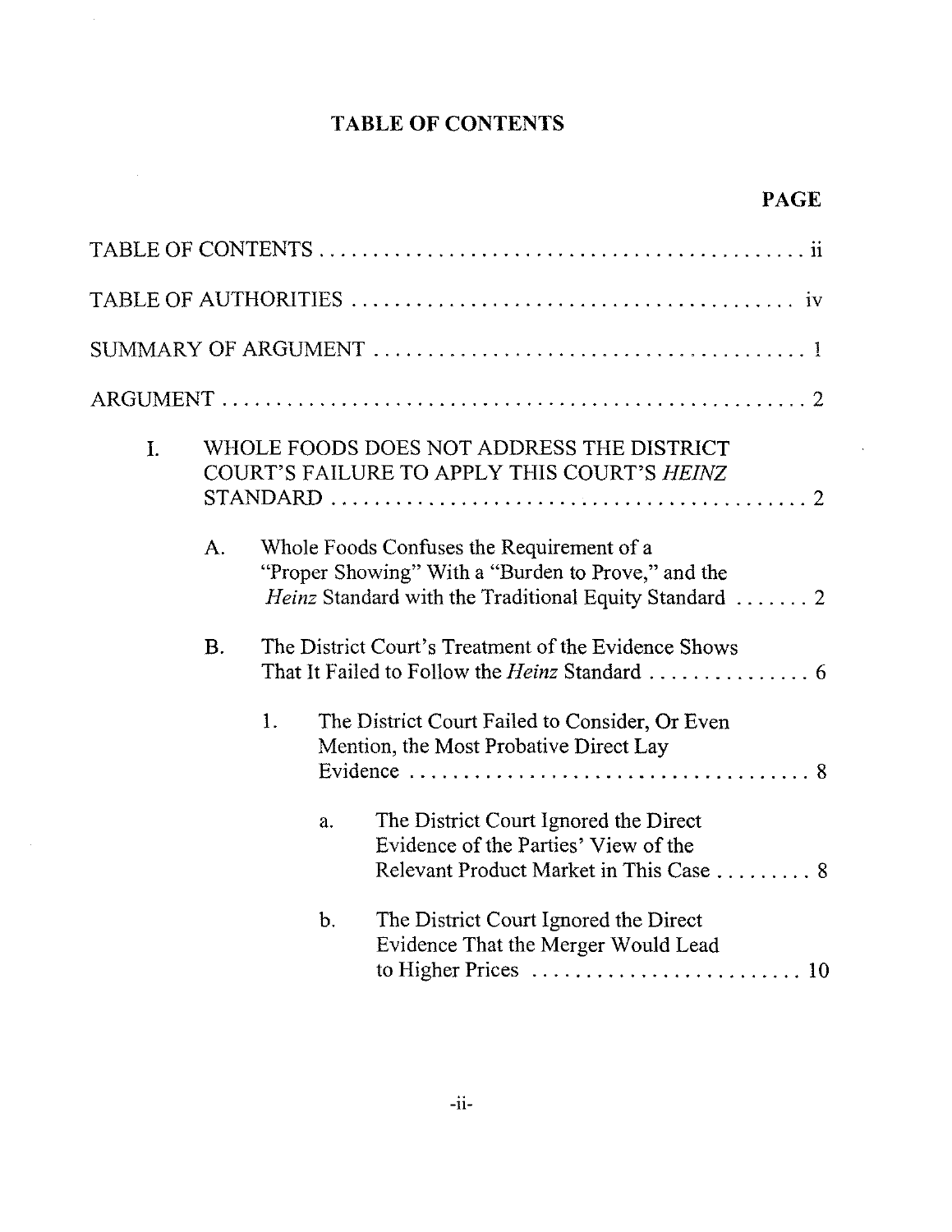|                                  |    | 2. | The District Court Failed to Consider, or Even<br>Mention, Most of the Commission's Unrebutted |                                                                                |  |  |
|----------------------------------|----|----|------------------------------------------------------------------------------------------------|--------------------------------------------------------------------------------|--|--|
|                                  |    |    | a.                                                                                             | The District Court Ignored the Most<br>Probative Evidence on Critical Loss  11 |  |  |
|                                  |    |    | $\mathbf{b}$ .                                                                                 | The District Court Ignored Almost all of<br>the Commission's Econometric       |  |  |
|                                  |    | 3. |                                                                                                | Conclusion: The District Court Failed to                                       |  |  |
|                                  | C. |    |                                                                                                | The District Court's Legal Analysis Ignored Key                                |  |  |
| II.                              |    |    |                                                                                                |                                                                                |  |  |
|                                  |    |    |                                                                                                |                                                                                |  |  |
| <b>CERTIFICATE OF COMPLIANCE</b> |    |    |                                                                                                |                                                                                |  |  |
| <b>CERTIFICATE OF SERVICE</b>    |    |    |                                                                                                |                                                                                |  |  |

 $\mathcal{L}^{\mathcal{L}}(\mathcal{L}^{\mathcal{L}}(\mathcal{L}^{\mathcal{L}}(\mathcal{L}^{\mathcal{L}}(\mathcal{L}^{\mathcal{L}}(\mathcal{L}^{\mathcal{L}}(\mathcal{L}^{\mathcal{L}}(\mathcal{L}^{\mathcal{L}}(\mathcal{L}^{\mathcal{L}}(\mathcal{L}^{\mathcal{L}}(\mathcal{L}^{\mathcal{L}}(\mathcal{L}^{\mathcal{L}}(\mathcal{L}^{\mathcal{L}}(\mathcal{L}^{\mathcal{L}}(\mathcal{L}^{\mathcal{L}}(\mathcal{L}^{\mathcal{L}}(\mathcal{L}^{\mathcal{L$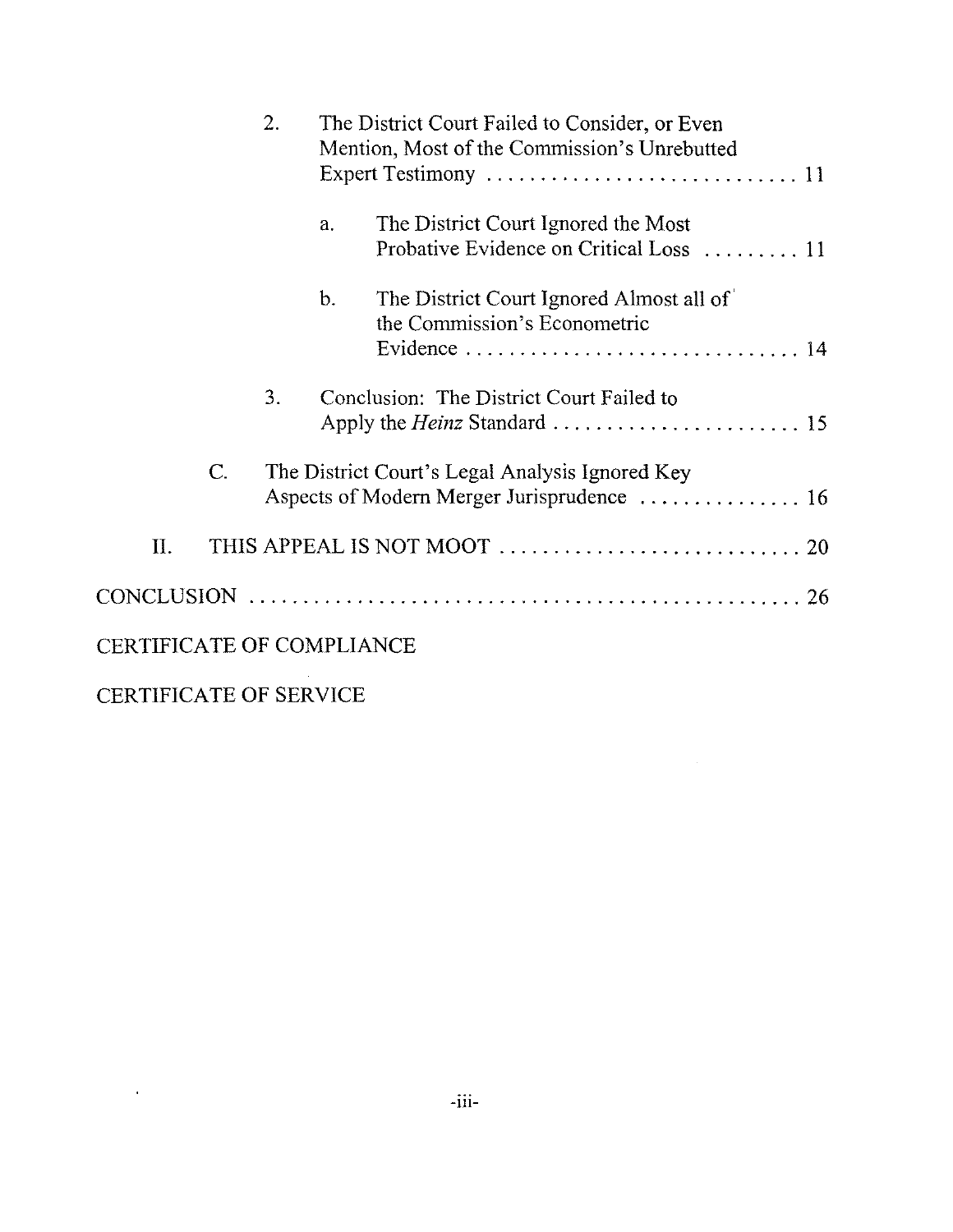# **TABLE OF AUTHORITIES**

| <b>CASES</b><br><b>PAGE</b>                                                                     |
|-------------------------------------------------------------------------------------------------|
| Alberta Gas Chems., Ltd. v. E.I. Du Pont de Nemours & Co.,                                      |
| Ball Mem'l. Hosp. v. Mut. Hosp. Ins.,                                                           |
| Brown Shoe Co. v. United States,                                                                |
| *Chicago Bridge & Iron Co. v. FTC,<br>2008 U.S. App. LEXIS 1776 (5th Cir. Jan. 25, 2008) 10, 24 |
| Davenport v. Int'l Bhd. of Teamsters,                                                           |
| Eastman Kodak Co. v. Image Technical Servs., Inc.,                                              |
| FTC v. Beatrice Foods Co                                                                        |
| FTC v. Food Town Stores, Inc.,                                                                  |
| $*FTC$ v. H.J. Heinz Co.,<br>246 F.3d 708 (D.C. Cir. 2001) 1, 2, 3, 4, 5, 6, 10, 13, 15, 17     |

 $\hat{\boldsymbol{\epsilon}}$ 

<sup>\*</sup> Authorities upon which we chiefly rely are marked with asterisks.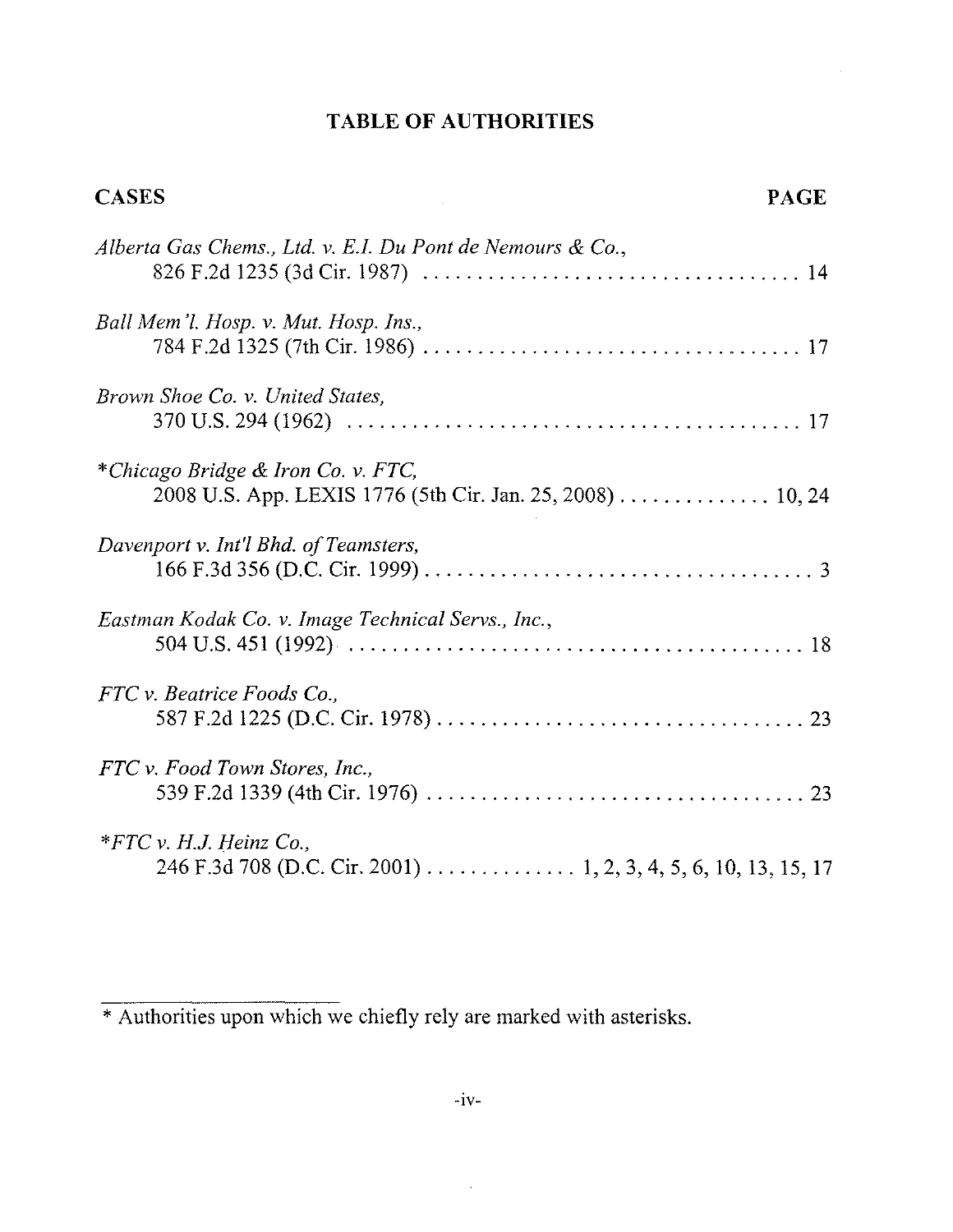| FTC v. Nat'l Tea Co.,                 |
|---------------------------------------|
| $FTC$ v. Owens-Illinois, Inc.,        |
| $FTC v. PPG$ Indus.,                  |
| FTC v. Staples, Inc.,                 |
| FTC v. Warner Commc'ns, Inc.,         |
| FTC v. Weyerhaeuser Co.,              |
| Hecht Co. v. Bowles,                  |
| Hosp. Corp. of Am. v. FTC,            |
| Serono Lab. v. Shalala,               |
| United States v. Baker Hughes, Inc.,  |
| United States v. Gen. Dynamics Corp., |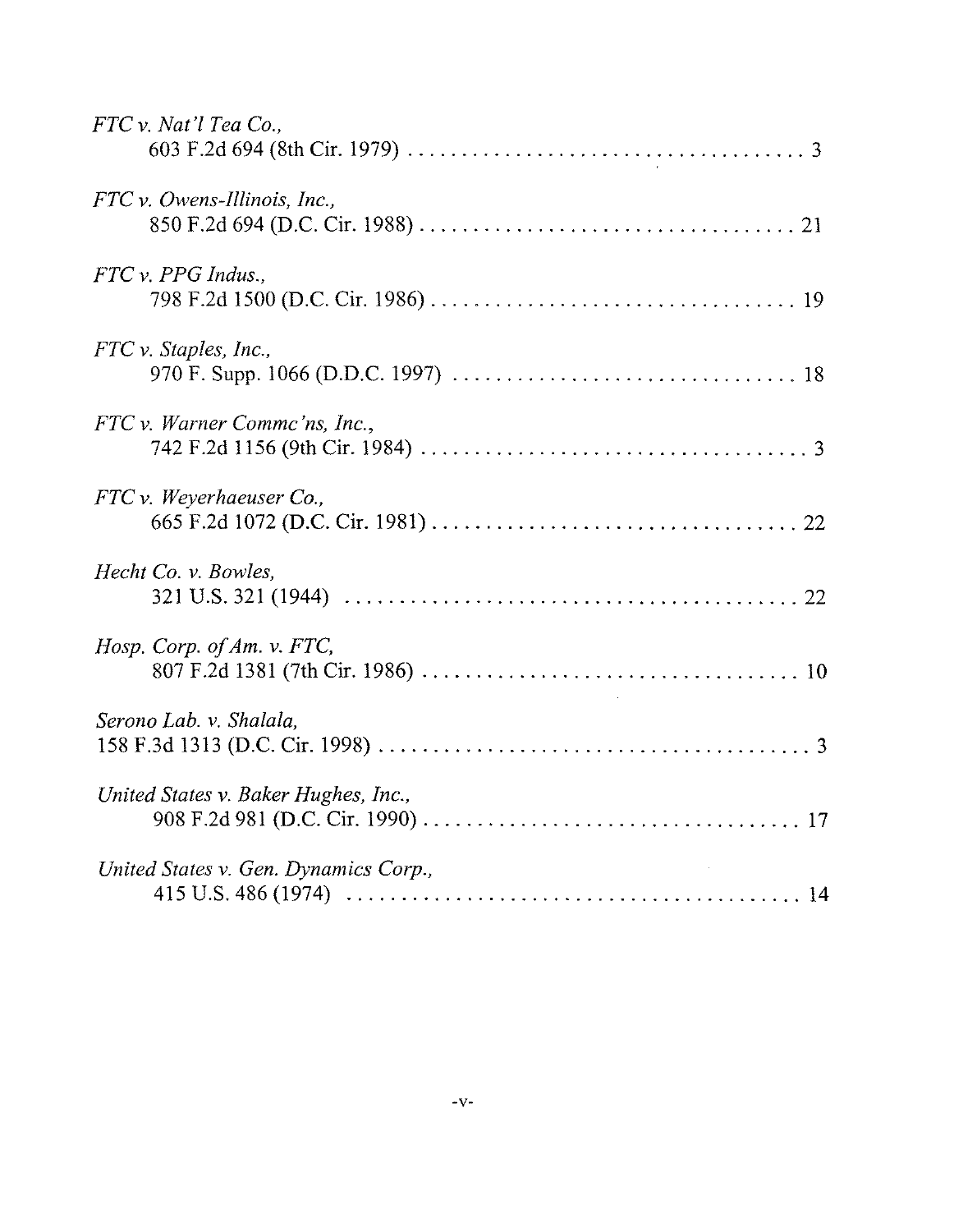# **FEDERAL STATUTES**

# Clayton Act

| <b>Federal Trade Commission Act</b><br>the contract of the contract of the con- |  |
|---------------------------------------------------------------------------------|--|
|                                                                                 |  |
|                                                                                 |  |

# **REGULATIONS**

|--|--|--|--|--|--|--|--|--|

# **MISCELLANEOUS**

| John Harkrider,                                               |
|---------------------------------------------------------------|
| Proving Anticompetitive Impact: Moving Past Merger Guidelines |
| <i>Presumptions,</i>                                          |
|                                                               |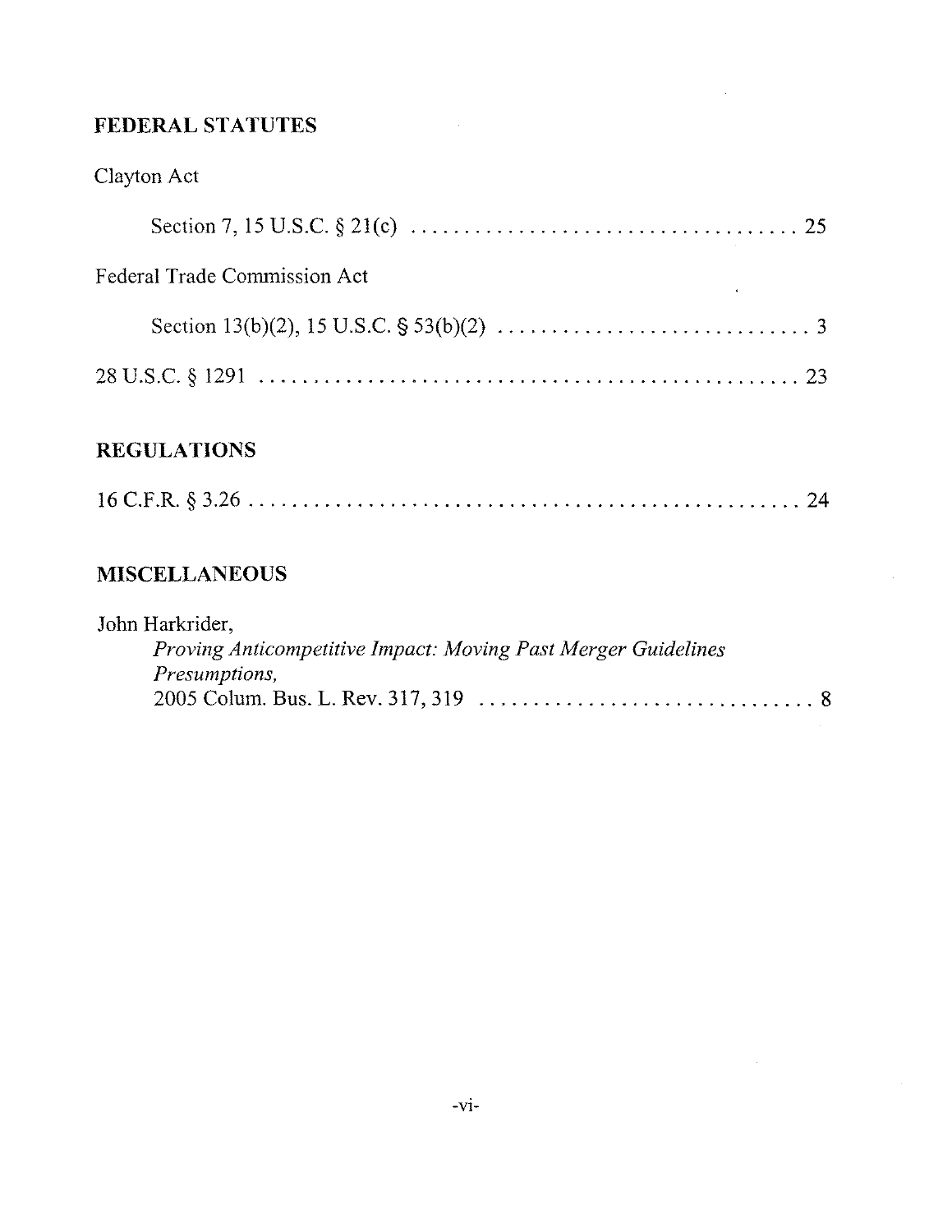#### **SUMMARY OF ARGUMENT**

There is no dispute that the preliminary injunction standard in this case is the one articulated in *FTC* v. *Hi. Heinz Co.,* 246 F.3d 708 (D.C. Cir. 2001). Whole Foods misstates *Heinz,* however, in an effort to excuse the district court's failure to follow it. Under *Heinz*, the Commission makes a "proper showing" when it raises "serious, substantial" questions that create a "fair ground" for further investigation and study. *!d.* at 714-15. Whole Foods' briefrecasts the "proper showing" language in Section 13(b) as a "burden to prove," as if a preliminary injunction hearing were a plenary trial on the merits, and transforms *Heinz'* "serious, substantial" standard into the more stringent traditional equity requirement to show "substantial likelihood" of success. However, this just underscores how far the district court strayed from the *Heinz* standard.

Whole Foods also devotes much of its brief to describing evidence that supposedly supported its factual contentions. However, that is irrelevant to the question before this Court. The issue on this appeal is not whether Whole Foods presented a detailed factual case in the court below, but whether the district court violated the *Heinz* standard when it ignored the heart of the Commission's case.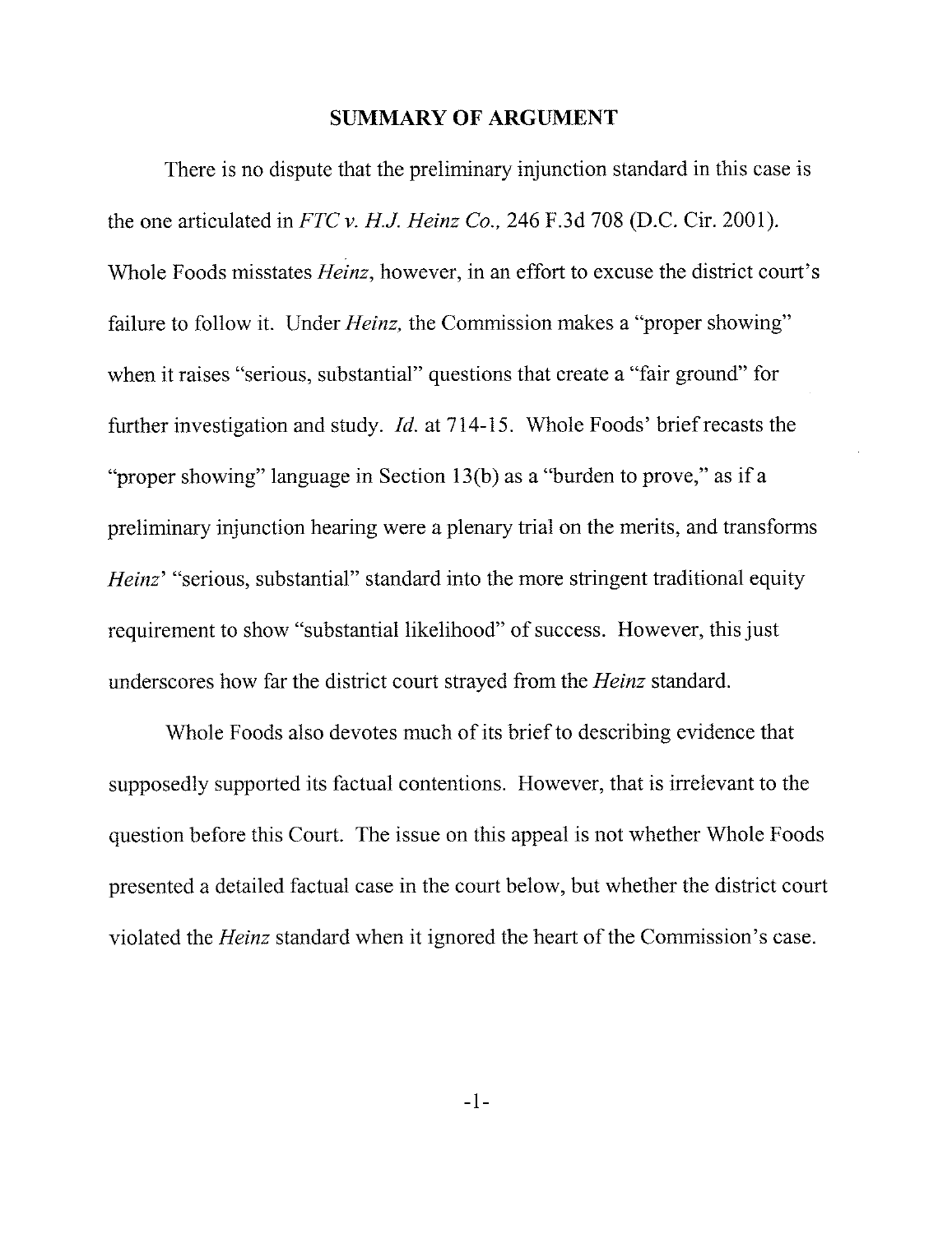Whole Foods' assertion that this appeal is moot fails, because there remains judicial power to grant the Commission effective relief, albeit not in the form of a full-stop injunction.

#### **ARGUMENT**

### **I. WHOLE FOODS DOES NOT ADDRESS THE DISTRICT COURT'S FAILURE TO APPLY THIS COURT'S** *HEINZ* **STANDARD.**

## **A. Whole Foods Confuses the Requirement of a "Proper Showing" With a "Burden to Prove," and the** *Heinz* **Standard with the Traditional Equity Standard.**

Whole Foods repeatedly professes to embrace the *Heinz* standard. Br. at 32, 40,44,45. Like the court below, it also pays lip service to that standard, reciting that the FTC is required only to "show questions on the merits so serious and substantial that they are fair ground for thorough investigation by the FTC in the first instance and ultimately by the Court of Appeals." Br. at 43. However, Whole Foods, like the court below, distorts the *Heinz* standard and the position of the Commission in this case.

1. Whole Foods misstates the Heinz standard in at least three different ways, in an attempt to paper over the district court's departure from it. First, it contends that "[t]he district court's understanding that the FTC must meet its 'burden to prove" the relevant product market "is no different than the statute's

 $-2-$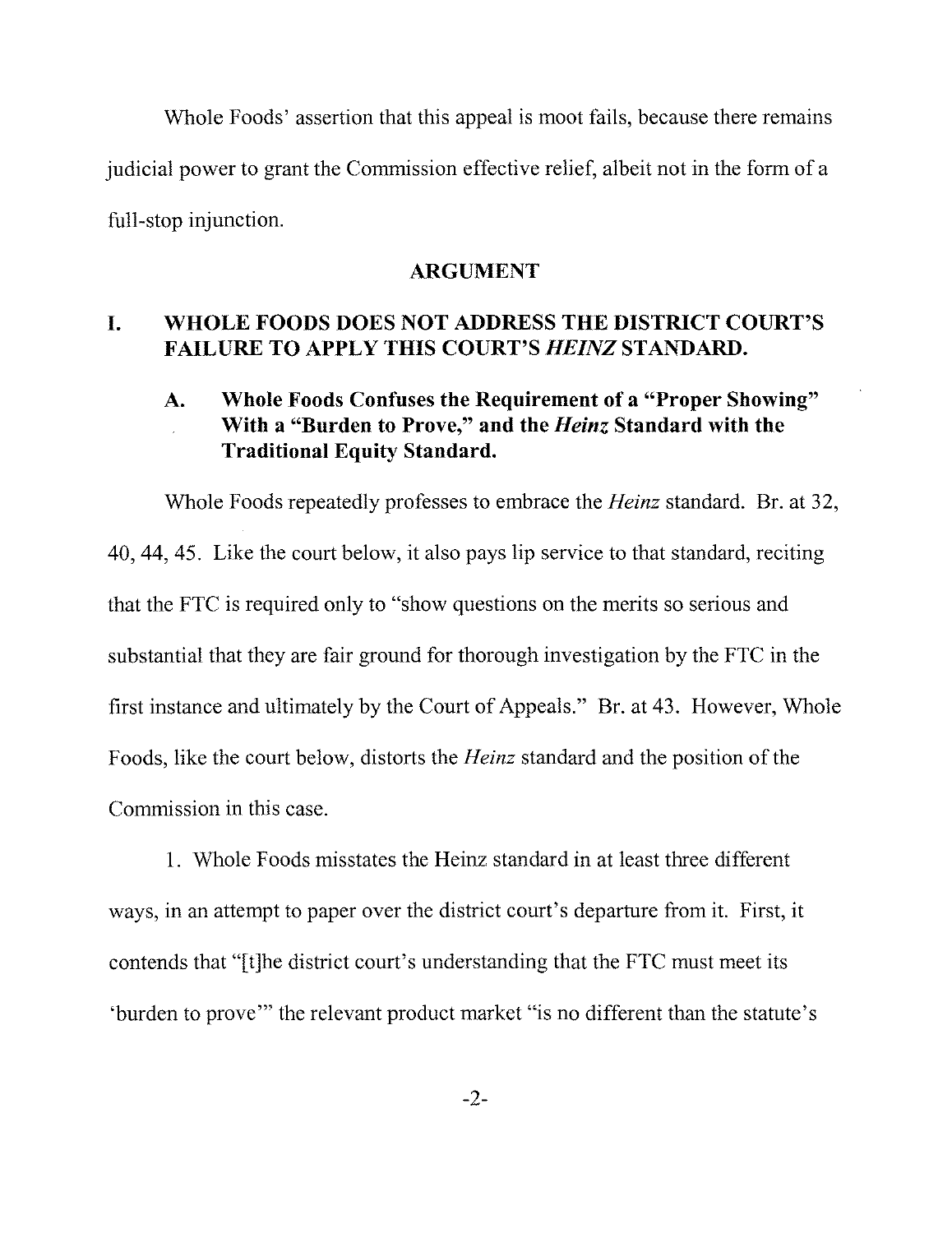textual requirement that the FTC make a 'proper showing' to obtain a preliminary injunction." Br. at  $43.1$  This ignores the fact that the proceeding below involved an application for a preliminary injunction under the special statutory standard of Section l3(b), not a plenary adjudication. In such a proceeding, the Commission is not required to *prove* any element of its case. Rather, in light of the "narrow issue" to be adjudicated in such a proceeding, it is not the role of the court to "resolve the conflicts in the evidence, compare concentration ratios and effects on competition in other cases, or undertake an extensive analysis of the antitrust issues." *SeeFTCv. Warner Commc'ns, Inc.,* 742F.2d 1156, 1164 (9thCir. 1984).

Second, Whole Foods would have this Court adopt the very standard it rejected in *Heinz* – asserting that the district court correctly required the Commission to show a '''substantial likelihood' that [it] can prove its asserted product market." Br. at 46 (quoting Op. at 92; JA\_\_). If this was indeed the test applied by the district court, it was plain error as a matter of law. A "substantial likelihood" standard is identical to the "more stringent, traditional" standard that

In pertinent part, Section  $13(b)(2)$  of the FTC Act provides that, "[ujpon a proper showing that, weighing the equities and considering the Commission's likelihood of ultimate success, such action would be in the public interest, \* \* \* a preliminary injunction may be granted \* \* \*." 15 U.S.C.  $§$  53(b)(2).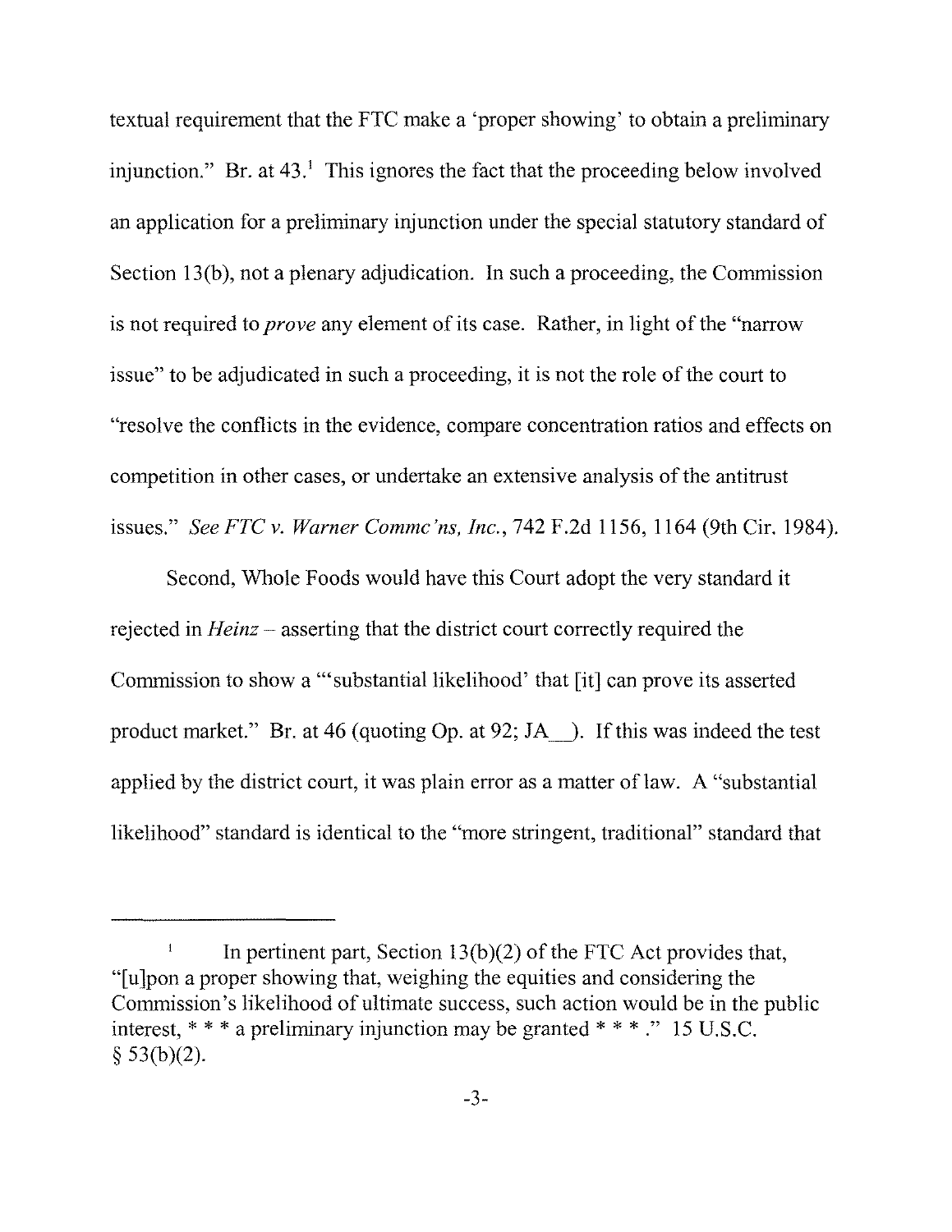*Heinz* held to be inapplicable.<sup>2</sup> *Heinz*, 246 F.3d at 714 (in enacting Section 13(b), Congress rejected "the more stringent, traditional 'equity' standard for injunctive relief') (citations omitted.).

Third, and most fundamentally, Whole Foods ignores *Heinz's* holding that Congress's enactment of Section 13(b) "demonstrated its concern that injunctive relief be broadly available to the FTC by incorporating a unique public interest standard." *Heinz,* 246 F.3d at 714 (citations and internal quotation marks omitted). Whole Foods suggests that, because the district court concluded that the Commission had not proven a "likelihood" of success, it was justified in ending its analysis without further "consider[ing] the equities *and* the public interest." *See*  Br. at 41; Op. at 92, JA\_ (emphasis added). But the public interest is *always* at the heart of a proper analysis under Section l3(b), as we have shown previously.

*<sup>2</sup> See, e.g., Davenport v. Int'l Bhd. of Teamsters, 166 F.3d 356, 360* (D.C. Cir. 1999); *Serono Lab.* v. *Shalala,* 158 F.3d 1313, 1317-1318 (D.C. Cir. *1998). See also FTC* v. *Nat 'I Tea Co.,* 603 F.2d 694, 698 (8th Cir. 1979) (rejecting "more stringent standards" of "strong likelihood" or "substantial likelihood," in order to "insure[] that the courts will invoke their independent judgment in reviewing applications for preliminary injunctive relief without raising so strict a requirement that the statute's intended protection of the public interest will be frustrated.").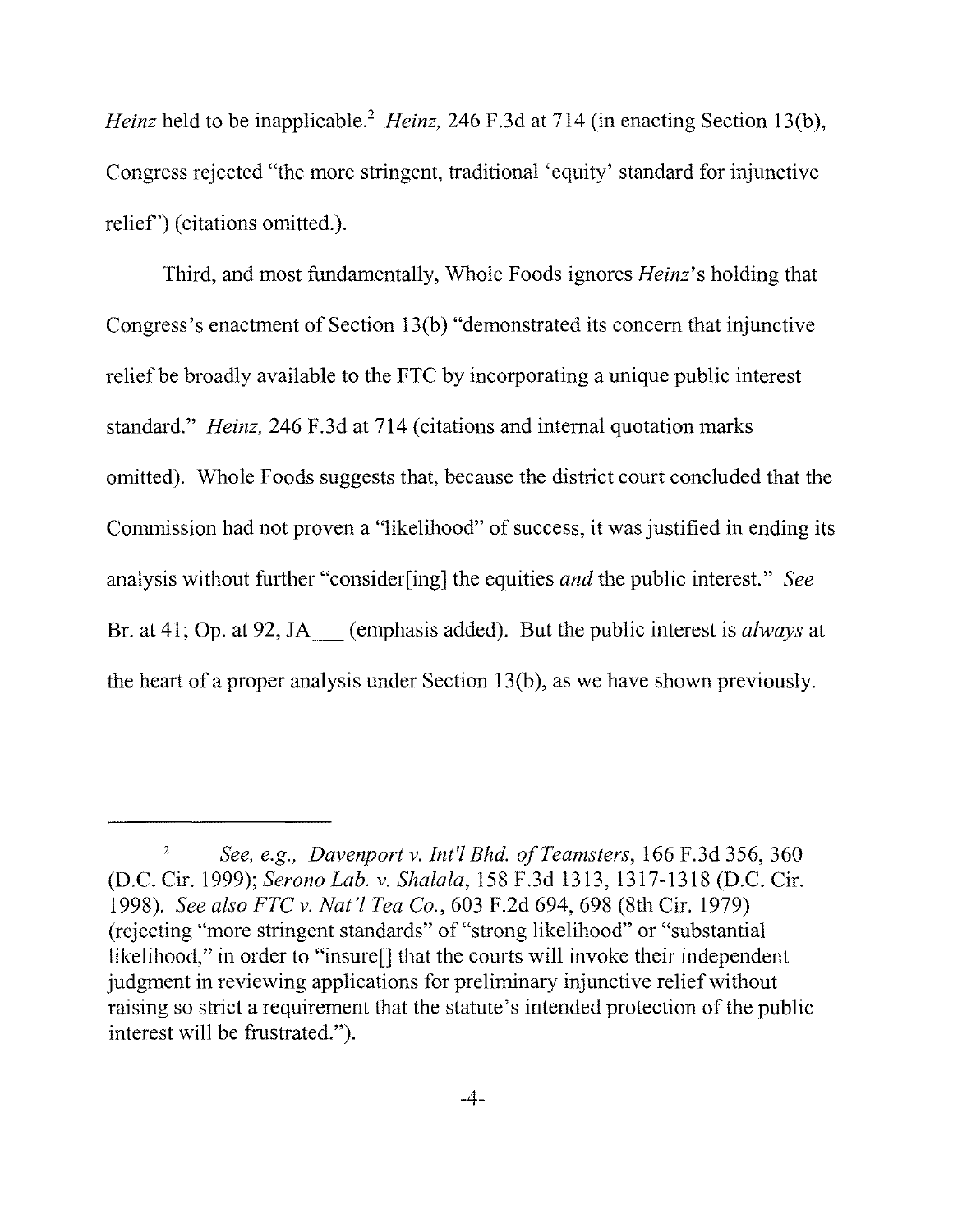*See* Opening Br. at 29, 34.<sup>3</sup>

2. In addition to thus misstating the *Heinz* standard, Whole Foods misstates the Commission's position, asserting that the Commission claims it is "automatically" entitled to a preliminary injunction "simply because it seeks one." Br. at 39. This is a red herring. The Commission has never contended that federal district courts are rubber stamps; rather, it has argued exactly what *Heinz* held: that the district court's "independent judgment" is properly directed to determining whether the Commission has raised "serious, substantial" questions. Opening Br. at 30-33. There is no small irony in Whole Foods' argument that the district court was not required to consider *only* the Commission's evidence, given that the district court erred in ignoring the Commission's evidence wholesale.

The standard that the Commission urges – based on the enactments of Congress, the policies reflected in their legislative history, and the precedents of this Court – does not make the district court a "rubber stamp" in a Section 13(b)

<sup>&</sup>lt;sup>3</sup> The district court explicitly acknowledged that it did not consider the public interest. [JA\_; Op. at 92] ("Because the FTC has not demonstrated a likelihood of success on the merits, the Court need not consider the equities *and the public interest.")* (emphasis added.). The position taken by the court below equates consideration of all of the factors bearing on whether the public interest will be served by issuance of a preliminary injunction with only one of those factors. That is contrary to both the statutory language and the legislative history of Section l3(b)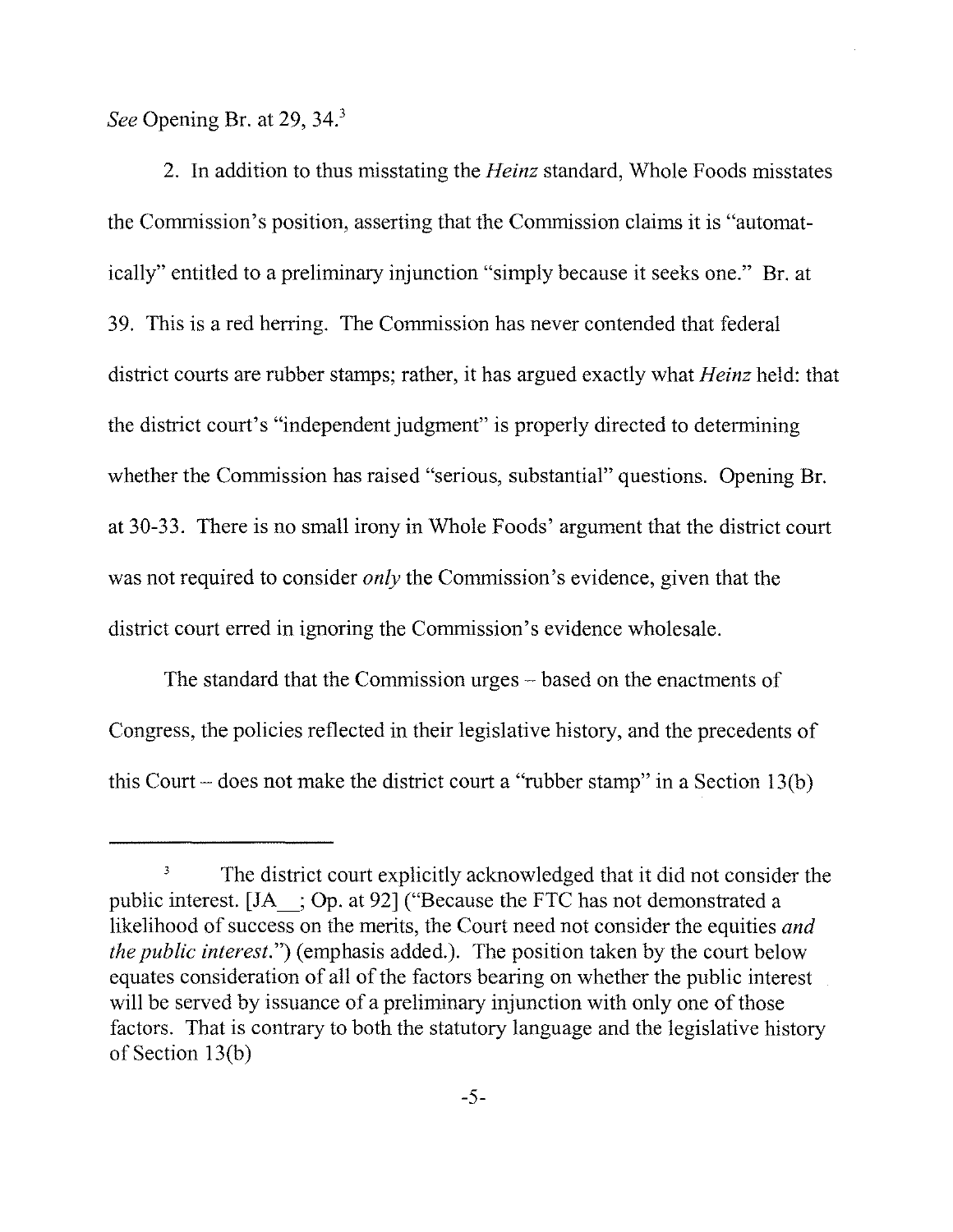proceeding. There could certainly be instances in which the evidence presented by the Commission would be so deficient that a district court could properly determine that there was not a "fair ground" for administrative litigation and that the public interest in having the Commission decide whether a merger is legal would not otherwise be served by issuance of a preliminary injunction. In those circumstances, a preliminary injunction could properly be denied. But given the compelling evidence from the merging parties' own mouths presented by the Commission, and the undisputed opinions of the Commission's economic expert corroborating that evidence, that certainly was not this case.

## **B. The District Court's Treatment of the Evidence Shows That It Failed to Follow the** *Heinz* **Standard.**

The district court ignored the Commission's direct evidence of market definition and the likely anticompetitive effects of the merger. The court did not mention the pre-litigation statements of Mr. Mackey and other senior executives at Whole Foods and Wild Oats that the merging parties viewed each other as each others' closest substitutes; that conventional supermarkets were not effective competitors and could not quickly reposition themselves to provide such competition; and that, in local markets where each was located, Whole Foods and Wild Oats engaged in fierce competition both as to the pricing of their products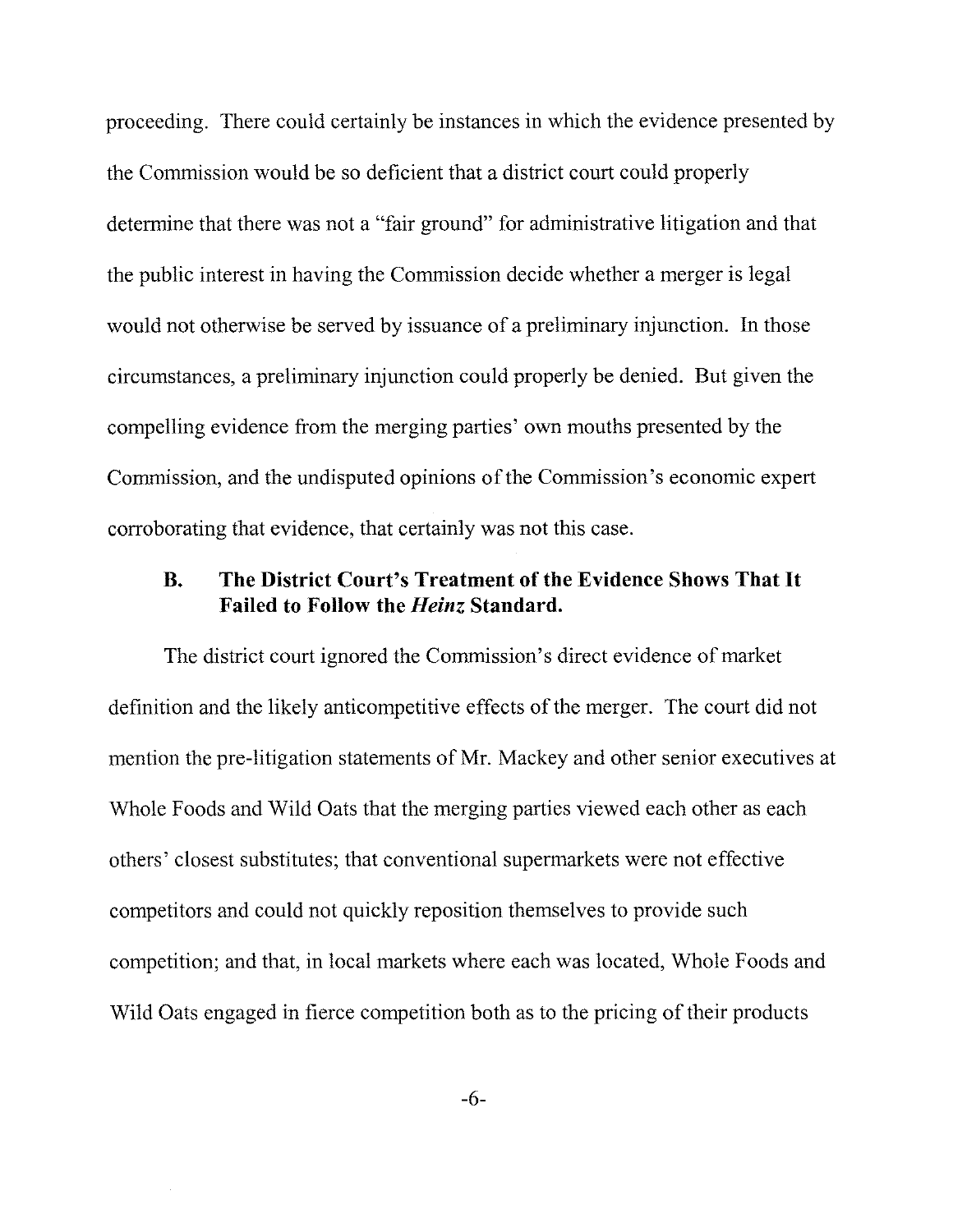and the size and features of their stores. *See* Opening Br. at 7-11. Nor did the district court mention the pre-litigation statements of Mr. Mackey concerning the purpose and probable effect of the transaction - to avoid "nasty price wars" and to prevent conventional supermarkets from entering into competition with Whole Foods by acquiring Wild Oats. *See* Opening Br. at 11-14. In addition, the district court did not mention most of the Commission's economic evidence. *See* Opening Br. at 15-22. At the same time, the district court accepted evidence that Whole Foods said supported its contrary assertions, but which failed to meet those questions head-on, much less dispel them.

Such a one-sided treatment of contested evidence is always error, but it is especially inimical to the proper role of a district court in a Section 13(b) case, which is to ascertain whether there are "serious, substantial" issues warranting plenary consideration by the Commission. The district court's treatment of the evidence further demonstrates that it failed to apply the correct legal standard.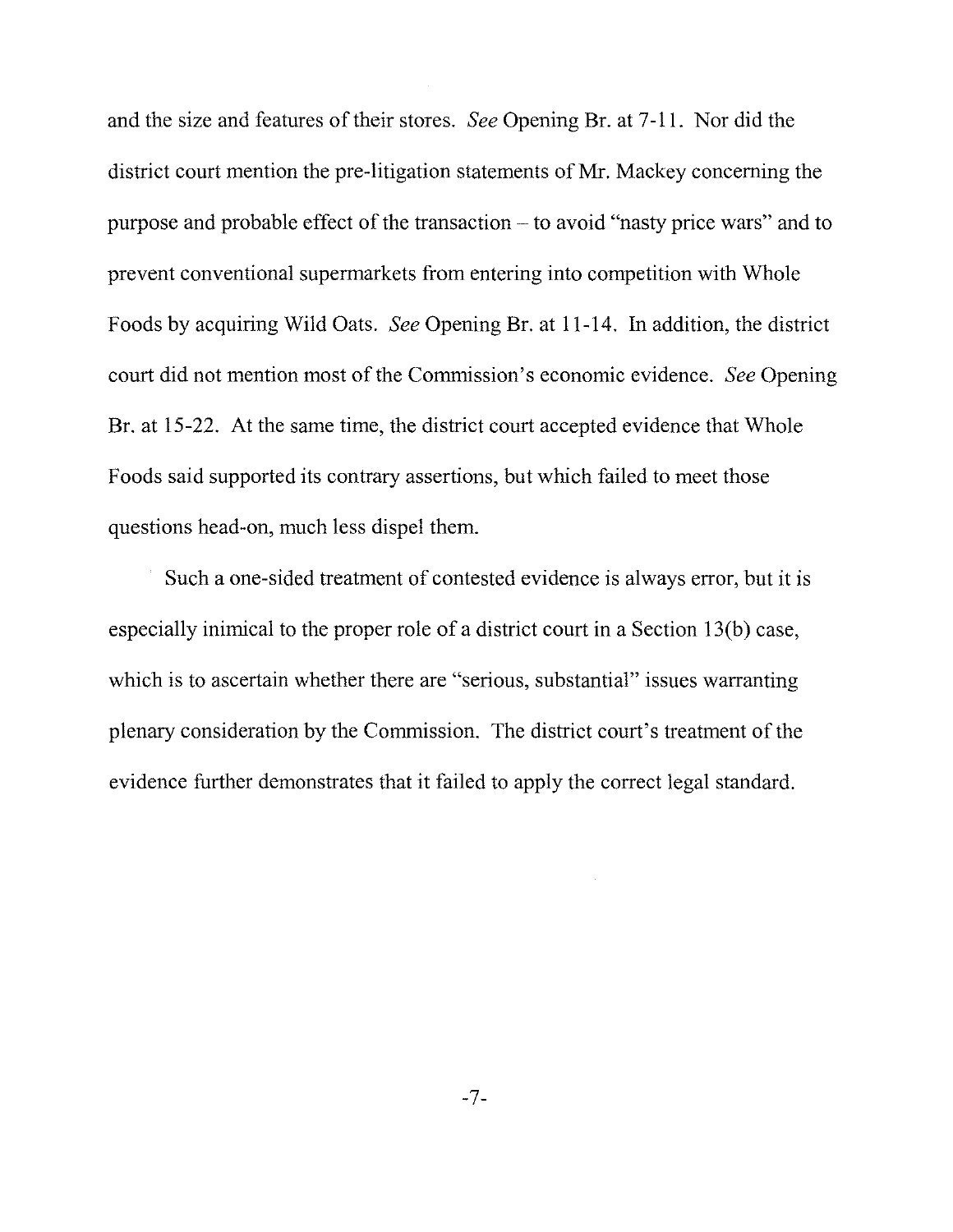#### **1. The District Court Failed to Consider, Or Even Mention, the Most Probative Direct Lay Evidence.**

## **a. The District Court Ignored the Direct Evidence of the Parties' View** of the **Relevant Product Market in This Case.**

The district court passed over the Commission's evidence of high-level contemporaneous strategic planning and comments by Whole Foods' CEO to the Whole Foods Board of Directors and to investment analysts, without any mention whatever. *See* Opening Br. at 7-14. These were not just a few "aggressive" statements by Whole Foods' CEO; instead, they showed that Whole Foods and Wild Oats were each other's closest substitutes, and that conventional supermarkets were not effective substitutes and were not likely to be in the near future. As contemporaneous assessments of market conditions by business leaders engaged in market activities, they are among the most probative evidence that can be adduced.<sup>4</sup> That the district court considered *none of this evidence* in denying the preliminary injunction is reversible error.

The Commission also adduced evidence in the form of Whole Foods' "Project Goldmine" predictions of the merger's effects. Whole Foods argues here,

<sup>4</sup>*See* John Harkrider, *Proving Anticompetitive Impact: Moving Past Merger Guidelines Presumptions,* 2005 Colum. Bus. L. Rev. 317, 319 ("documents written by senior management about the rationale for the transaction \* \* \* should be given great weight.").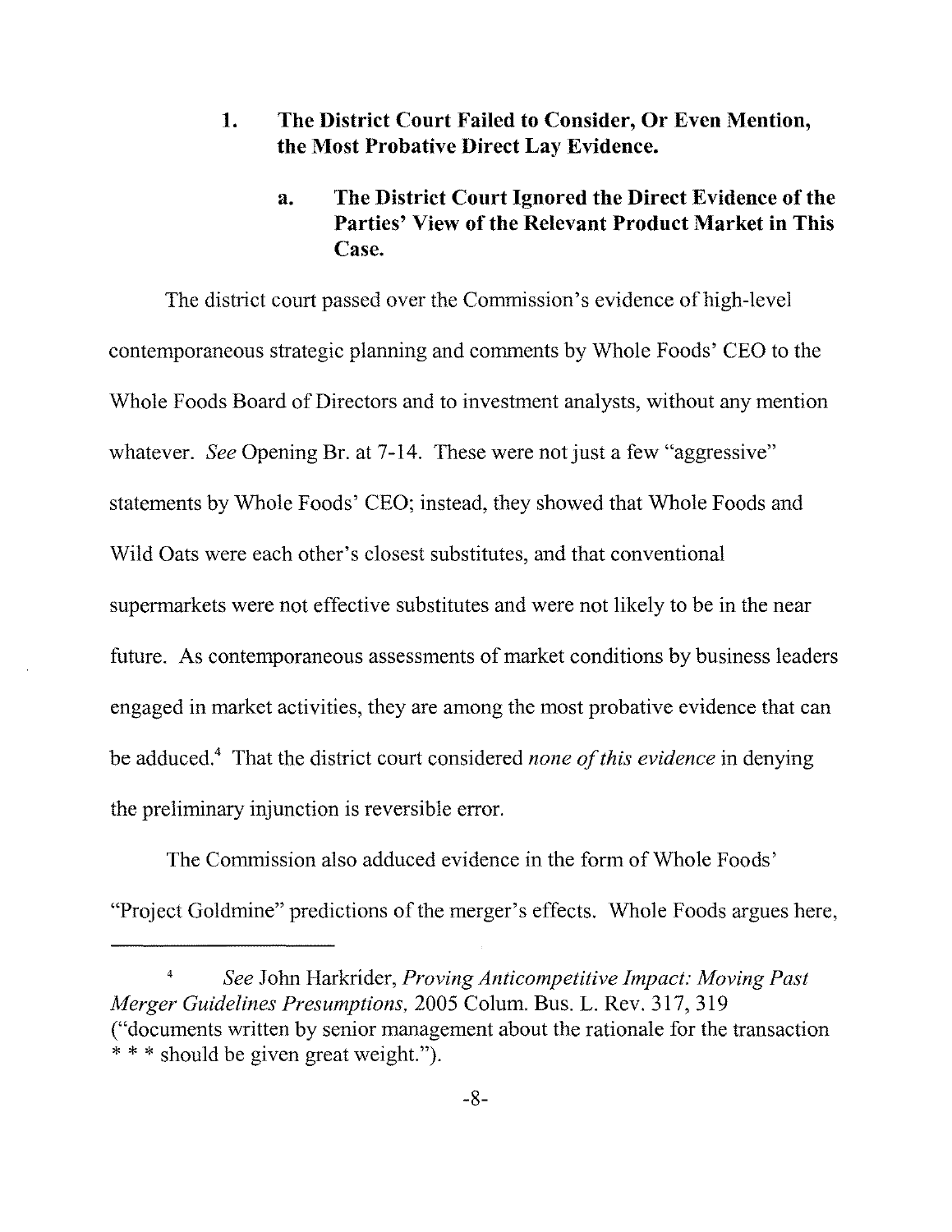#### **Material Under Seal Deleted**

as it did in the district court, that if the Commission's view of the relevant market were correct, the Goldmine predictions would inevitably show higher capture rates' in areas where the merger would create a "monopoly" and lower capture rates where it would not. Br. at 27. Indeed, Whole Foods claims that the capture rate should be near 100 percent if this were a valid antitrust market. Br. at 27, 54.<sup>6</sup> The significance of these predicted capture rates is not in their absolute magnitude, however, but in their predicted reduction of the amount of actual loss Whole Foods would suffer if it raised prices. It was undisputed that a capture rate as low as [ ] percent would dictate the conclusion that Whole Foods could profitably increase prices by 5 percent after the merger. *See* discussion at pp. 11-14 below. The district court found that the average capture rate was [ ] percent - *over* 4 *times*  that amount.  $[JA; Op. at 60.]$ 

<sup>5</sup> "Capture rate" means the amount of sales Whole Foods predicted it would gain by closing a nearby Wild Oats store.

Whole Foods' testimony reveals, however, that the predicted capture rates were based not only on whether the merger would create a "monopoly" but also on geographic and other factors. [JA\_; PX2858 at 197-200.] Naturally, if Whole Foods closed a Wild Oats store that was right across the street from a Whole Foods store, its predicted capture rate would be greatly enhanced. Conversely, the predicted capture rate would be lower where Wild Oats' customers would have to change their driving patterns in inconvenient ways to get to a Whole Foods store after the Wild Oats closed, or make do with inferior substitutes, out of necessity.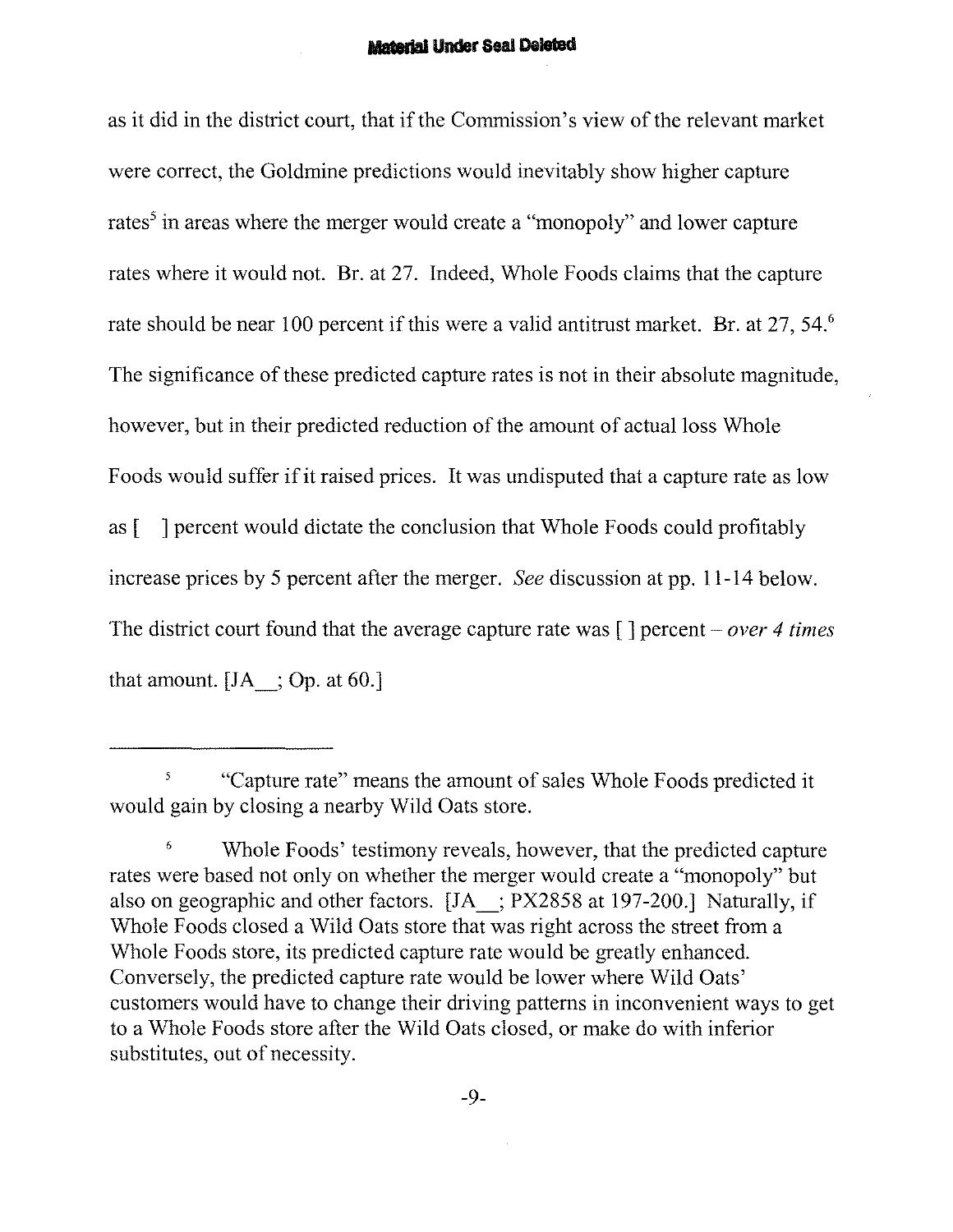Yet the district court simply ignored this direct evidence that Whole Foods and Wild Oats were uniquely close substitutes, and that this acquisition enables Whole Foods to exercise monopoly power, to the detriment of consumers.

## **b. The District Court Ignored the Direct Evidence That the Merger Would Lead to** Higher Prices.

The district court did not consider or even mention the assertions of Whole Foods' CEO, who told his Board of Directors that the merger would allow Whole Foods to avoid "nasty price wars." [JA : PX773-001] Whole Foods seeks to justify that by suggesting that the Commission should have presented evidence of prior price increases. Br. at 25-26. But it offers no authority that such evidence is required under Section 7, even in a plenary merits proceeding, and there is no such authority. Moreover, Whole Foods' assertion that its "internal documents show no intention to raise prices" (Br. at 26) is belied by the very statements that the district court disregarded: avoidance of "price wars" would allow Whole Foods to charge higher prices than if it had Wild Oats as a competitor."

<sup>&</sup>lt;sup>7</sup> Insofar as the district court relied on post-challenge testimony and declarations from the merger parties' employees, that was clear error. Probative value is "limited not just when evidence is actually subject to manipulation, but rather \* \* \* whenever such evidence *could arguably be* subject to manipulation." *Chicago Bridge* & *Iron Co.* v. *FTC,* 2008 U.S. App. LEXIS 1776 (5th Cir. Jan. 25, 2008) at \*48; *see also Hasp. Corp. ofAm.* v. *FTC,* 807 F.2d 1381, 1384 (7th Cir. 1986) ("Post-acquisition evidence that is subject to manipulation by the party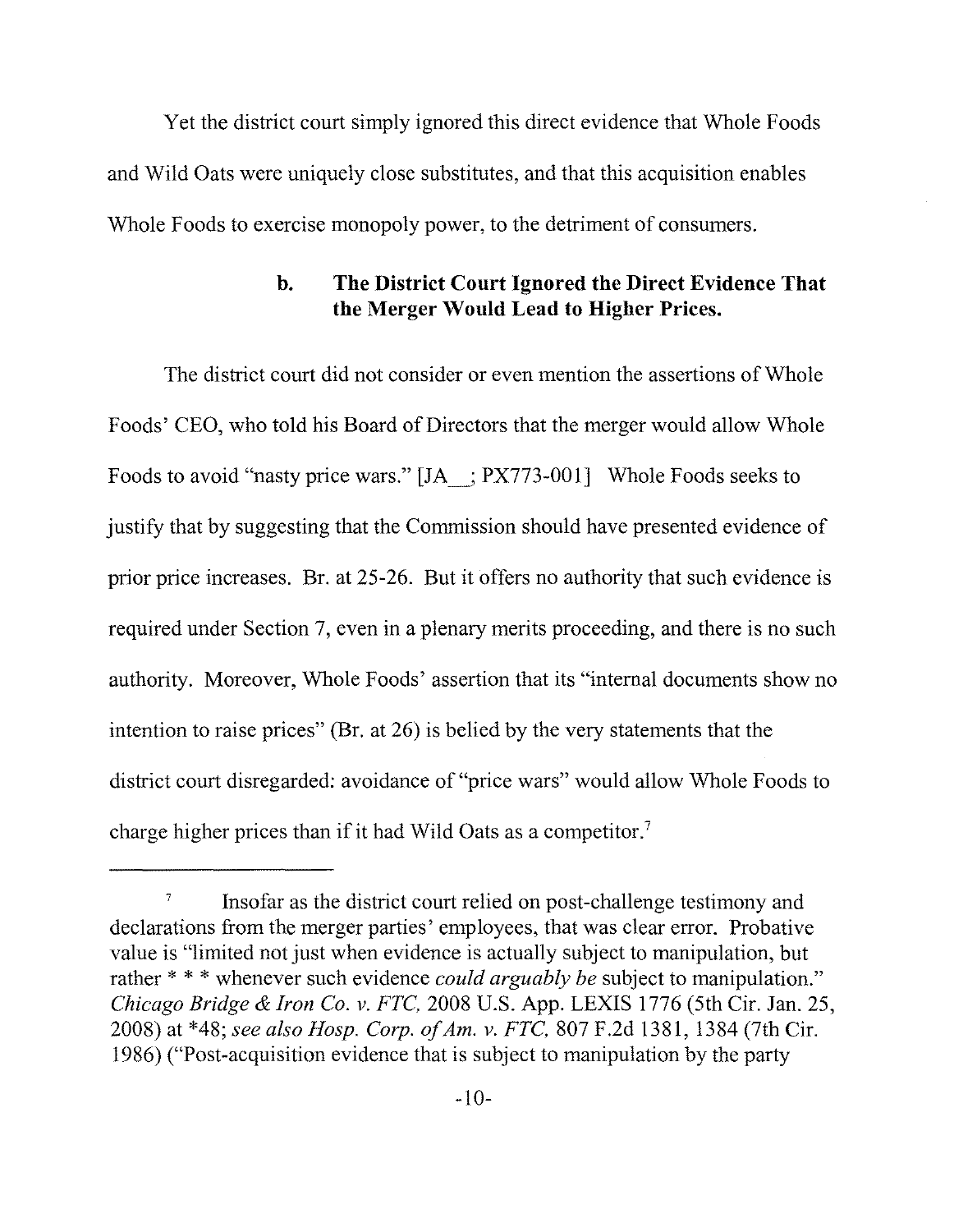In sum, the district court's failure to consider the Commission's most probative lay evidence cannot be squared with the *Heinz* standard.

## **2. The District Court Failed to Consider, or Even Mention, Most of the Commission's Unrebutted Expert Testimony.**

Trying to cloak the district court's failure to consider most of the Commission's expert evidence, Whole Foods seeks to harmonize the experts' views. Br. at 33, 51. This supposed harmony is an illusion. The Commission's expert provided extensive evidence that unquestionably raised "serious, substantial" issues satisfying the *Heinz* standard.

## **a. The District Court Ignored the Most Probative Evidence on Critical Loss.**

The Commission's expert, Professor Murphy, like Whole Foods' expert, Dr. Scheffman, submitted a critical loss analysis in order to evaluate the merger. Whole Foods contends that both experts had to "estimate" the value of actual loss for purposes of this analysis. Br. at 29-30. In fact, Professor Murphy based his estimate on empirical data that came *from Whole Foods,* while Dr. Scheffman's value for actual loss was only a guess. Dr. Scheffman did not propose any alternative for the [ ] percent capture rate that Professor Murphy calculated

seeking to use it is entitled to little or no weight").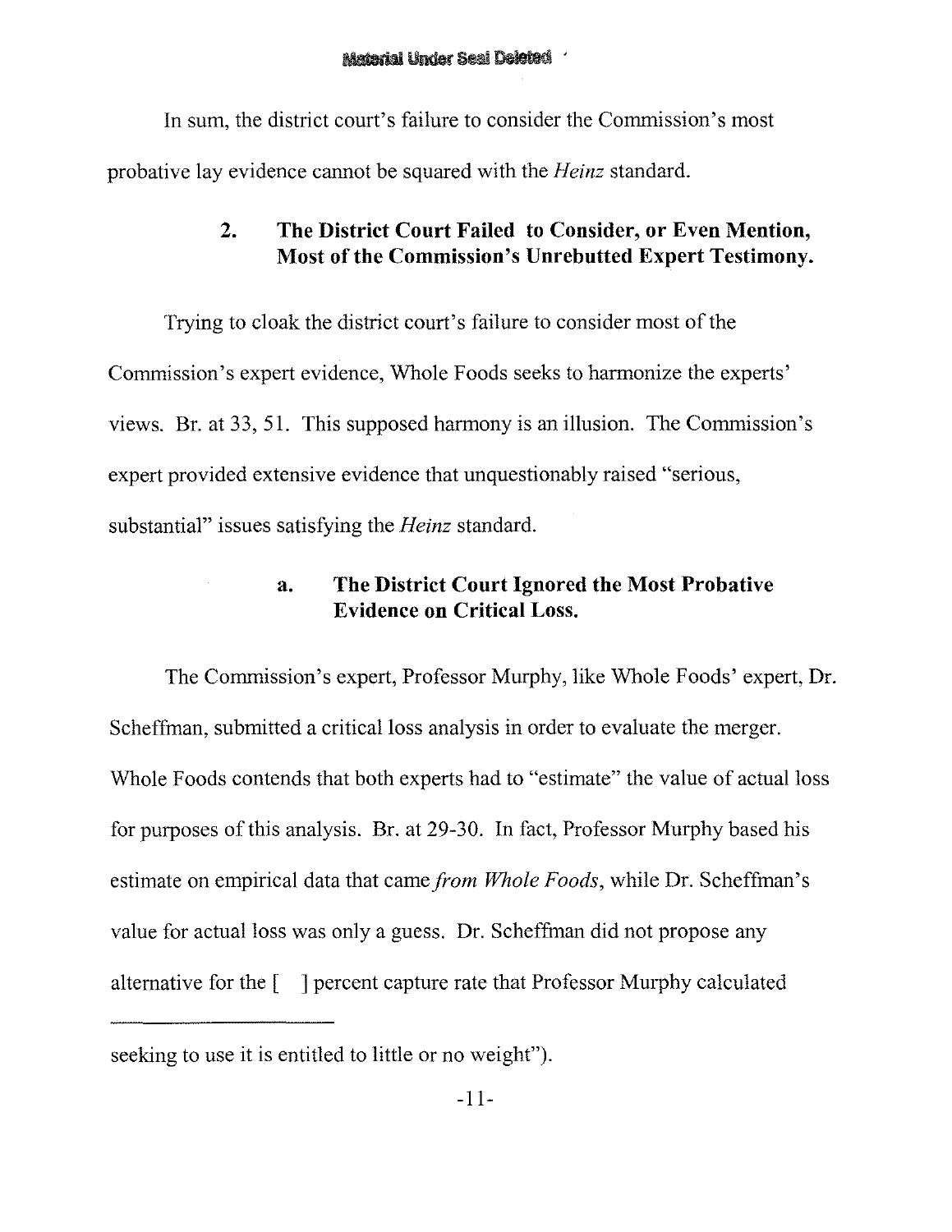would make a significant post-transaction price increase profitable. *Id.* at 21.

Nor did he challenge Dr. Murphy's conclusion, supported by Whole Foods' Project Goldmine, that Whole Foods' actual capture rate was higher than that. Whole Foods also tries to justify the district court's failure to consider Professor Murphy's critical loss analysis by arguing that Professor Murphy ignored "actual consumer behavior" - *i.e.,* that simply because many Whole Foods and Wild Oats customers also shop at conventional grocery stores. Br. at 53-54. But Dr. Scheffman did not rely on "actual consumer behavior" either. He relied instead on a review of industry literature that had been supplied to him by Whole Foods' counsel.<sup>8</sup>

As recently as May, 2007, Dr. Stanton is reported to have said that:

<sup>&</sup>lt;sup>8</sup> Whole Foods also attempts to excuse the district court's uncritical acceptance of this nonempirical evidence by making much of the statements of its paid industry expert, Dr. Stanton. Br. at 5-7. The opinions he gave in this case, however, are contradicted by his statements in other circumstances, and thus should have carried no weight. For example, Dr. Stanton opined in the present case that all supermarkets compete with all other supermarkets by differentiating themselves from each other (Br. at 6), but elsewhere opined that highly lucrative "niche" markets exist within food retailing. In Dr. Stanton's words, "[t]here are riches in niches." http://www.knoxstudio.com/shns/story.cfm?pk=OBESlTY-07 14-04&cat=AN

Marketers have now realized targeting a particular band of consumers rakes in more money than the mega stores. Niche marketing tactics involve setting up different kinds of stores with different kinds of products of limited range at a special price for a special group of consumers. These consumers feel more comfortable shopping in the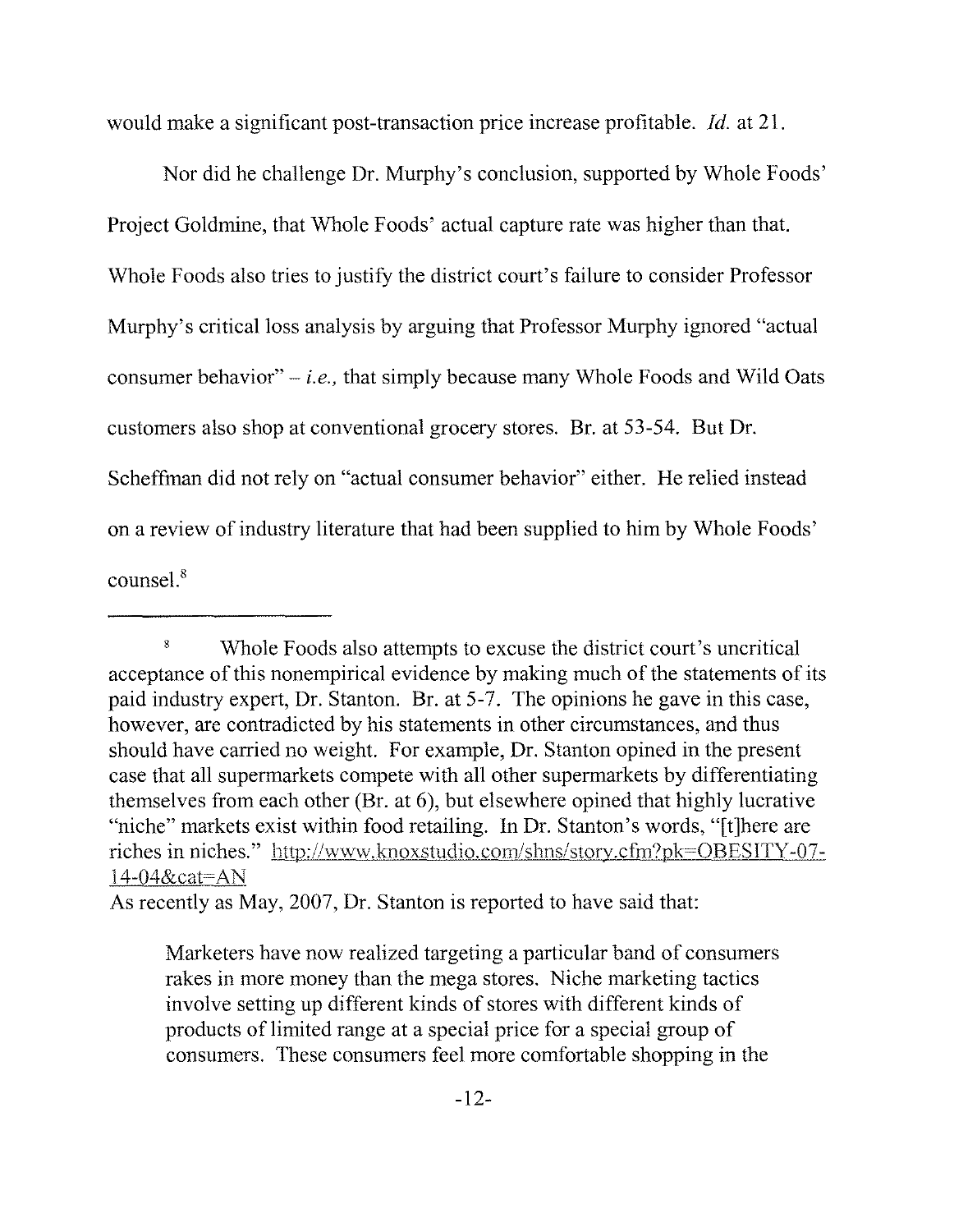#### Material Under Saal Deleted

That industry literature in tum is irrelevant in defining the relevant product market in this case. If, as Whole Foods says, "virtually all Whole Foods customers also regularly grocery shop at other supermarkets" (Br. at 11), that does not mean the merger is unlikely to lessen competition. What is necessary to know, as an economist would say, is to what extent these stores are or are not substitutes for each other - in other words, to what extent customers are buying *different*  products in the two types of stores, and to what extent they are buying *the same*  products.

A customer who goes to Whole Foods or Wild Oats for natural and organic perishables and prepared foods, then goes to a conventional supermarket for Twinkies, Tide, and Kool Filter Kings, is buying entirely different products at the two stores. A customer who follows this basic pattern but occasionally picks up some organic produce from the conventional supermarket's limited selection would be in an intermediate zone.<sup>9</sup>

9 Whole Foods does not address the industry study by the highlyregarded Hartman Group that found that consumers in fact buy different products at the different types of stores.  $[PX2072-110; JA$ . Testimony from  $\lceil$ 

niche markets since the market is tailor-made for them, making the customer buy more and more.

http://www.lankabusinessonline.com/fullstory.php?newsID=1184495994&no vie w=I&SEARCH TERM=17)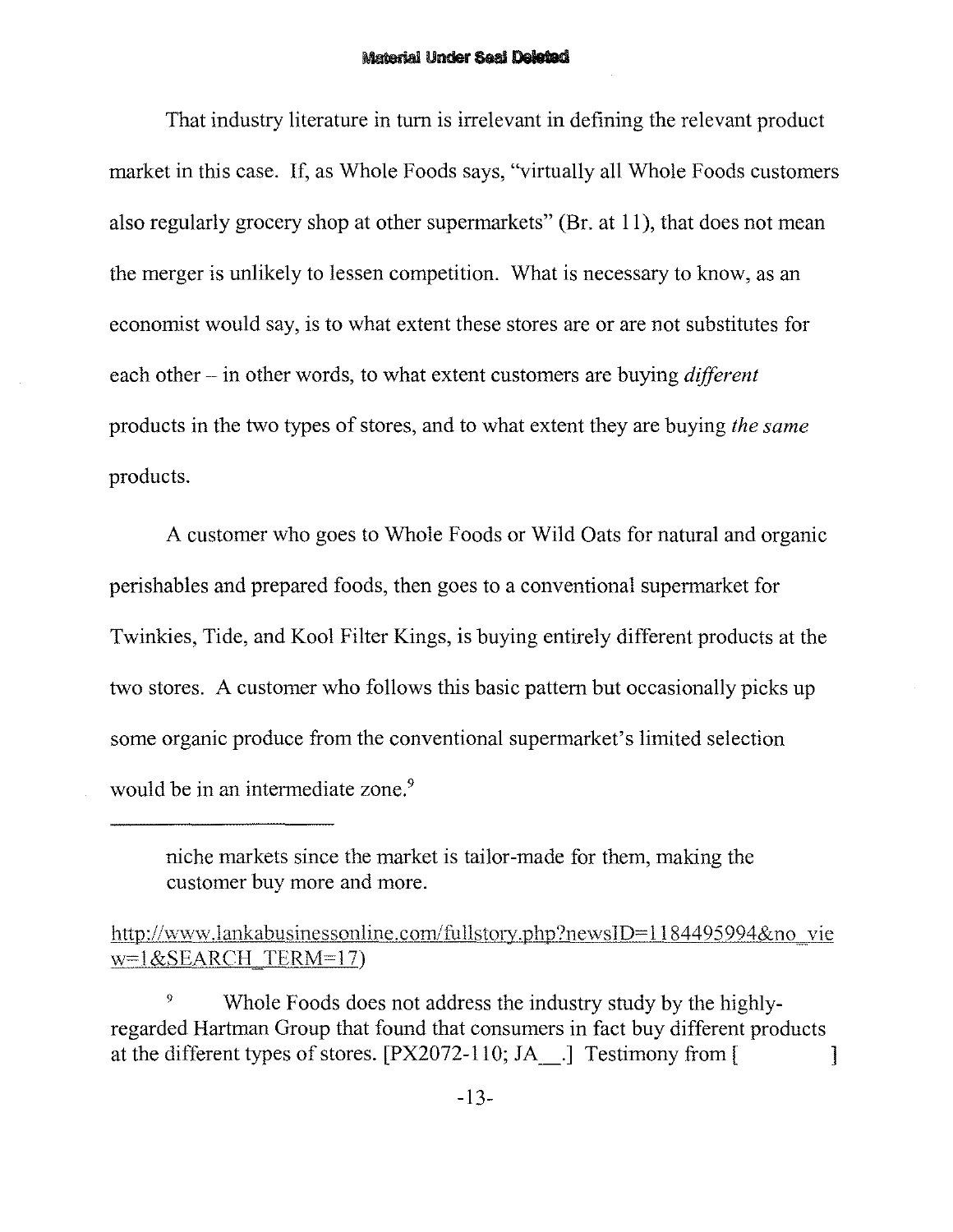This is exactly the kind of issue that warrants further "investigation [and] study" in an administrative adjudication. *Heinz,* 246 F.3d at 715.

## **b. The District Court Ignored Almost All of the Commission's Econometric Evidence.**

Whole Foods also tries to excuse the district court's failure to consider almost all of the econometric evidence by suggesting that the two experts' views are in harmony. This cannot be done either. Only Professor Murphy conducted any econometric studies. And, far from concluding that his results were "not statistically significant" (Br. at 20), Professor Murphy testified to the contrary. According to Professor Murphy, especially given the thin profit margins in this industry, his studies based on margin data yielded results that were statistically

[JA ; PX2870 at 34-35.]

]

that directly follows what Whole Foods quotes (Br. at 9) confirms that [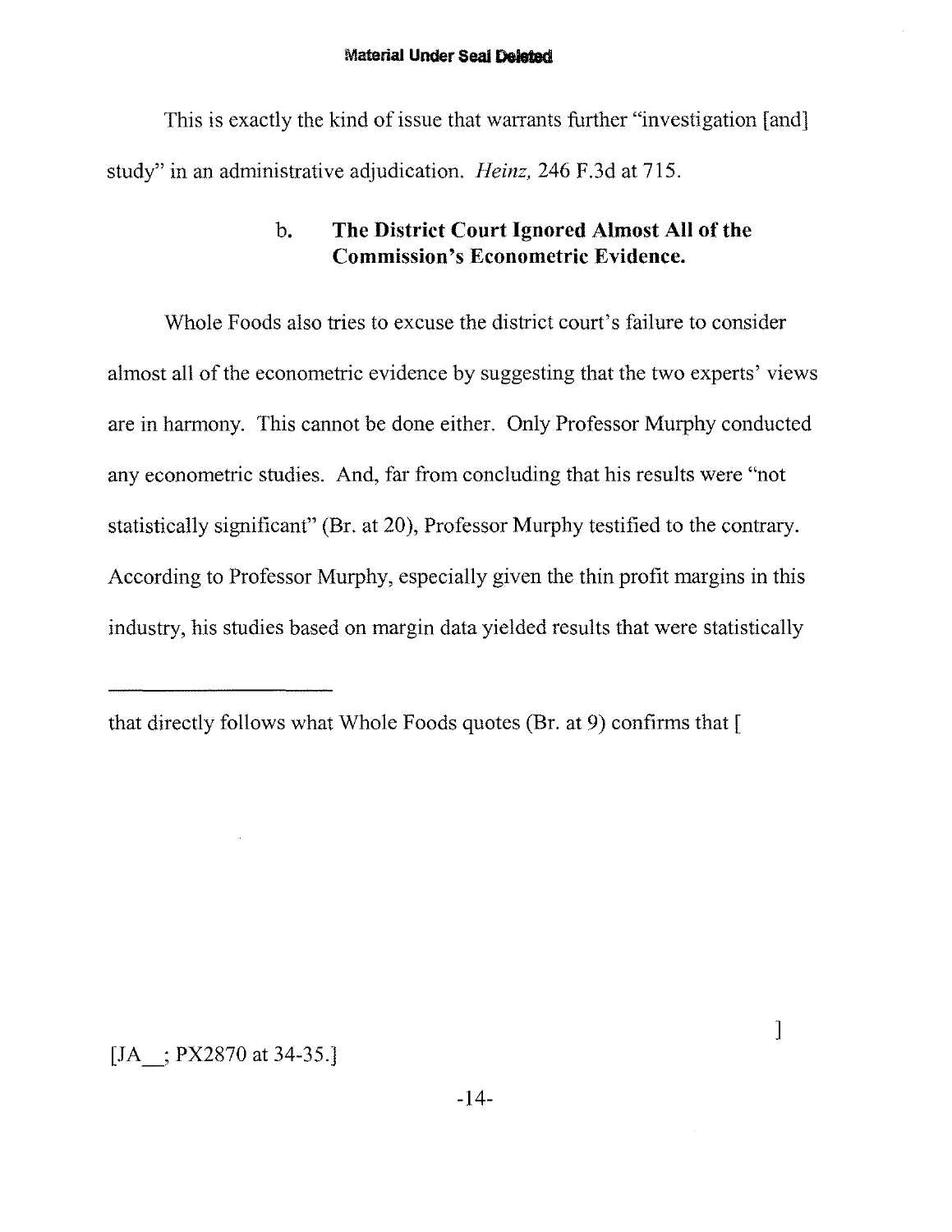significant when taken together.  $[IA_$ ; Tr. at 135, 7/31/07 a.m. To check what his econometric studies showed, Professor Murphy also considered the merger parties' own contemporaneous statements and documents, concluding that both types of evidence supported the same conclusion: that the merger's effect "may be substantially to lessen competition." [JA : PX2878-029,  $\P$  70.]<sup>10</sup>

## **3. Conclusion: The District Court Failed to Apply the**  *Heinz* **Standard.**

The Commission does not ask this Court to referee disputed facts or the district court's resolution of them. Rather, the important point here  $-$  of which the district court wholly lost sight – is that the existence of such disputes, including conflicting expert submissions, makes this precisely the sort of case in which the Commission must be afforded an effective opportunity to exercise its statutory authority to adjudicate and remedy the alleged violation of law in the first

<sup>&</sup>lt;sup>10</sup> Dr. Scheffman did conduct a one-day price study, which purported to show that Whole Foods' prices were not affected by the presence or absence of Wild Oats in a geographic market. Dr. Scheffman used Whole Foods' register prices from one day - after this litigation was filed. Insofar as the district court credited this evidence though, that was clear error. This is quintessentially the type of evidence that is manipulable by the party that seeks to use it. Such evidence must be given little weight in a Section 7 case. Otherwise, "violators could stave off such actions merely by refraining from ... anticompetitive behavior when such a suit was threatened or pending." *United States* v. *Gen. Dynamics,* 415 U.S. 486, 504-05 (1974); *accord Alberta Gas Chems. Ltd.* v. *E.I. Du Pont de Nemours* & *Co.,* 826 F.2d 1235, 1244 (3d Cir. 1987).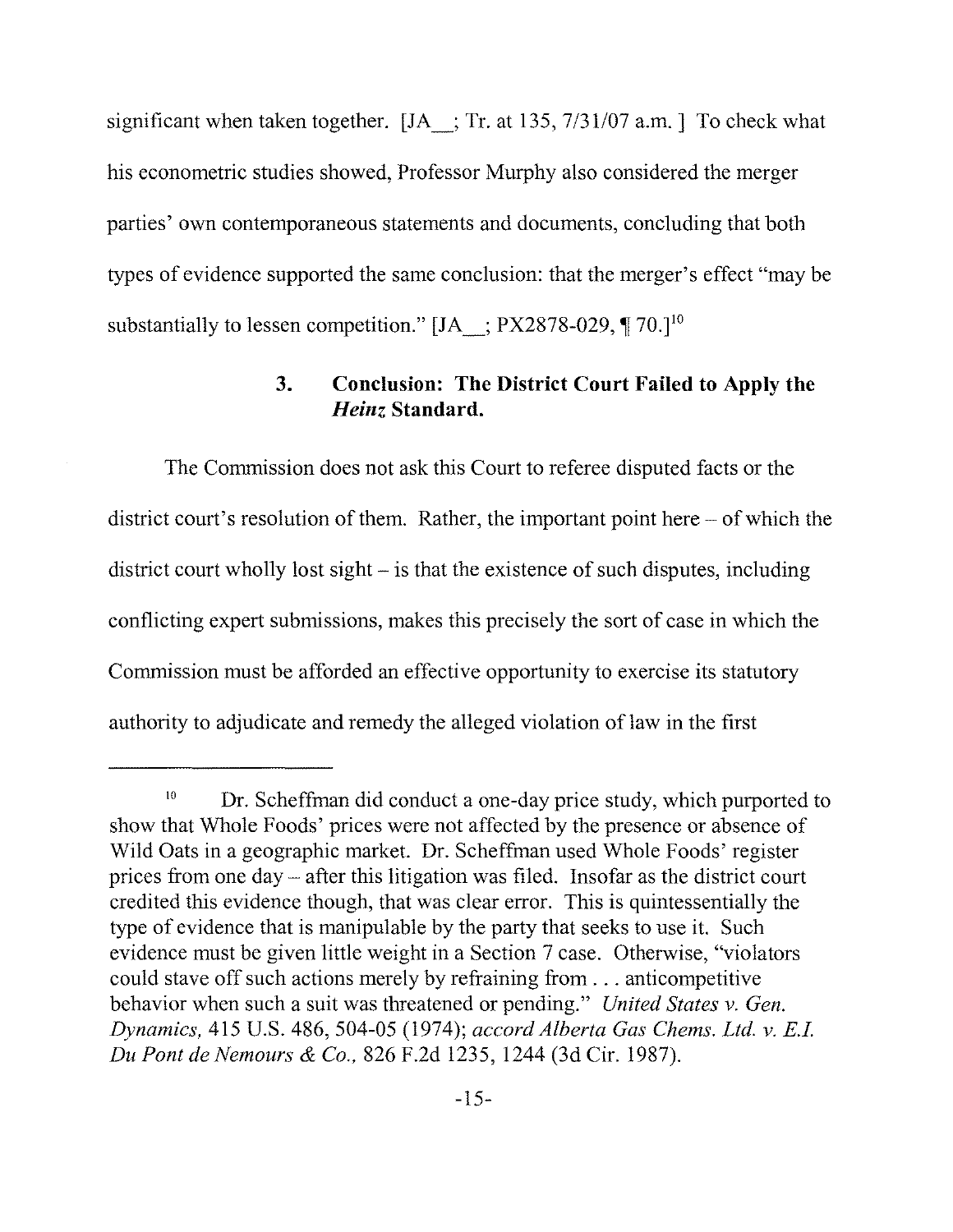instance. *See* Opening Br. at 28-29. Even if the district court's adoption of Whole Foods' factual assertions were not erroneous, it remains manifest legal error for the court below not to have recognized, on a record such as this, that the

#### Commission has

raised questions going to the merits so serious, substantial, difficult and doubtful as to make them fair ground for thorough investigation, study, deliberation and determination by the FTC in the first instance and ultimately by the Court of Appeals.

*Heinz,* 246 F.3d at 714-15.

## **C. The District Court's Legal Analysis Ignored Key Aspects of Modern Merger Jurisprudence.**

As demonstrated by the discussion of the evidence, both above and in our opening brief, the Commission made a strong showing below not only of the traditional indicia of product market definition, but also a *direct* showing of the anticompetitive effects likely to ensue from this acquisition  $-i.e.,$  profitable, *unilateral* prices increases by Whole Foods, made possible by its acquisition of its closest rival and the closure of many stores, whose customers will be captured by Whole Foods in large numbers. *See* pp. 8-11 above; Opening Br. at 6-13. As we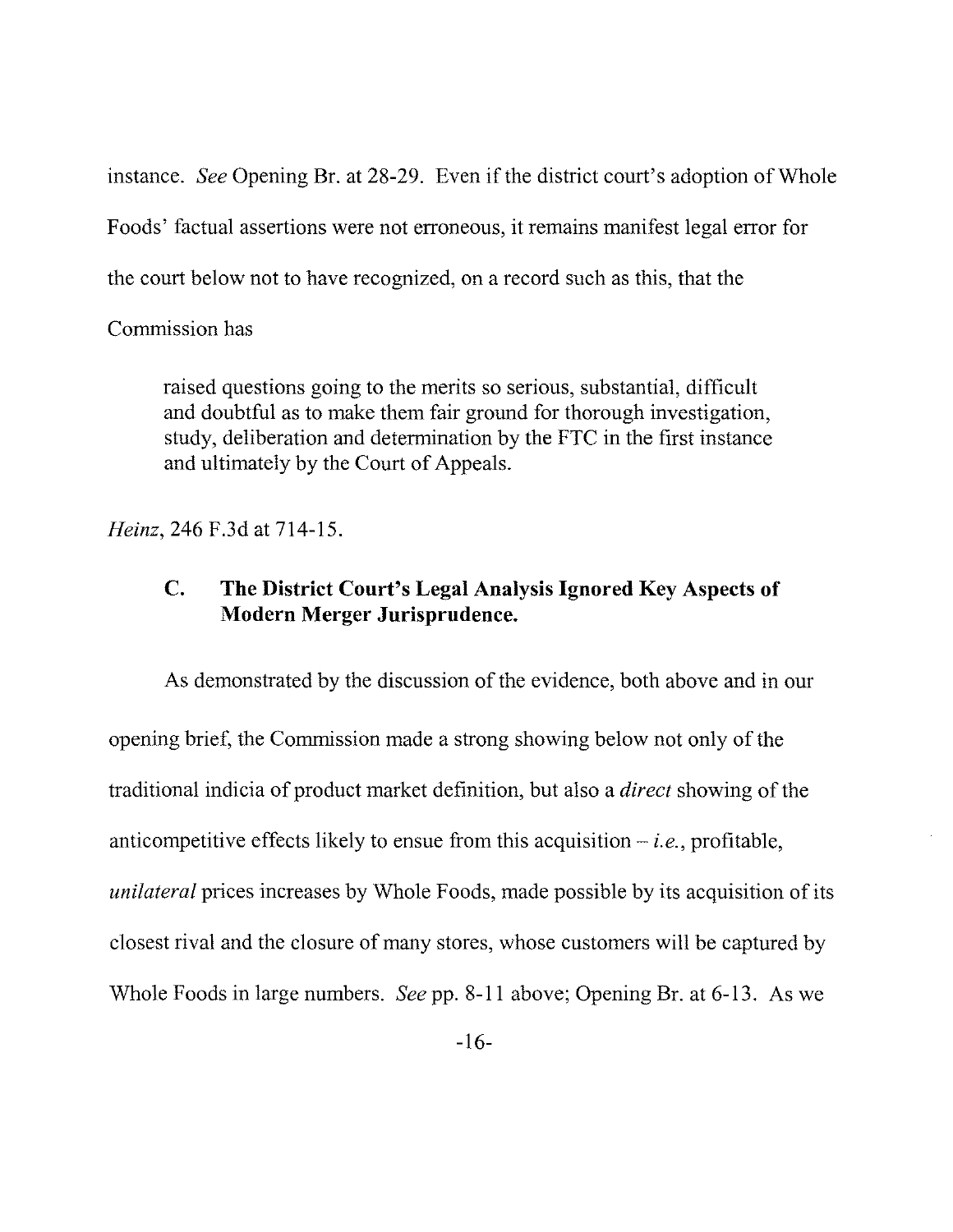explained previously, such a showing not only affords a possible means of establishing a Section 7 violation without a formal market analysis,<sup>11</sup> but is also highly salient to a proper product market definition. Opening Br. at 37-39.

Whole Foods makes no attempt to rebut this argument directly, and tries to shrug off the district court's failure to consider the direct evidence of anticompetitive effects by suggesting that the Commission has not challenged the district court's Section 7 analysis. Br. at  $45$  n.17.<sup>12</sup> As we have shown previously, however, the district court's failure to deal with the effects evidence, in the course of its market definition analysis, contravened this Court's instruction that the merged entity's ability to exert market power is "the ultimate consideration" under Section 7, *United States* v. *Baker Hughes, Inc.,* 908 F.2d 981, 992 (D.C. Cir. 1990), and that where there are "better ways" than market share "to estimate market power, the court should use them." *United States* v. *Baker Hughes, Inc.,* 

<sup>&</sup>lt;sup>11</sup> See Opening Br. at 38 & n.26. The further investigation and study of the applicability of such a theory to the present case is another of the important matters that the Commission should have an opportunity to address in further administrative proceedings. *Cf.* Br. at 52-58.

 $12$  Ironically, Whole Foods elsewhere suggests that the district court really meant to say that, "regardless of the market definition," the Commission "would not be able to prove that the effect of the proposed acquisition may be substantially to lessen competition." Br. at 1-2. Such a statement appears nowhere in the district court's opinion, which fails to address the Commission's direct evidence of competitive effects.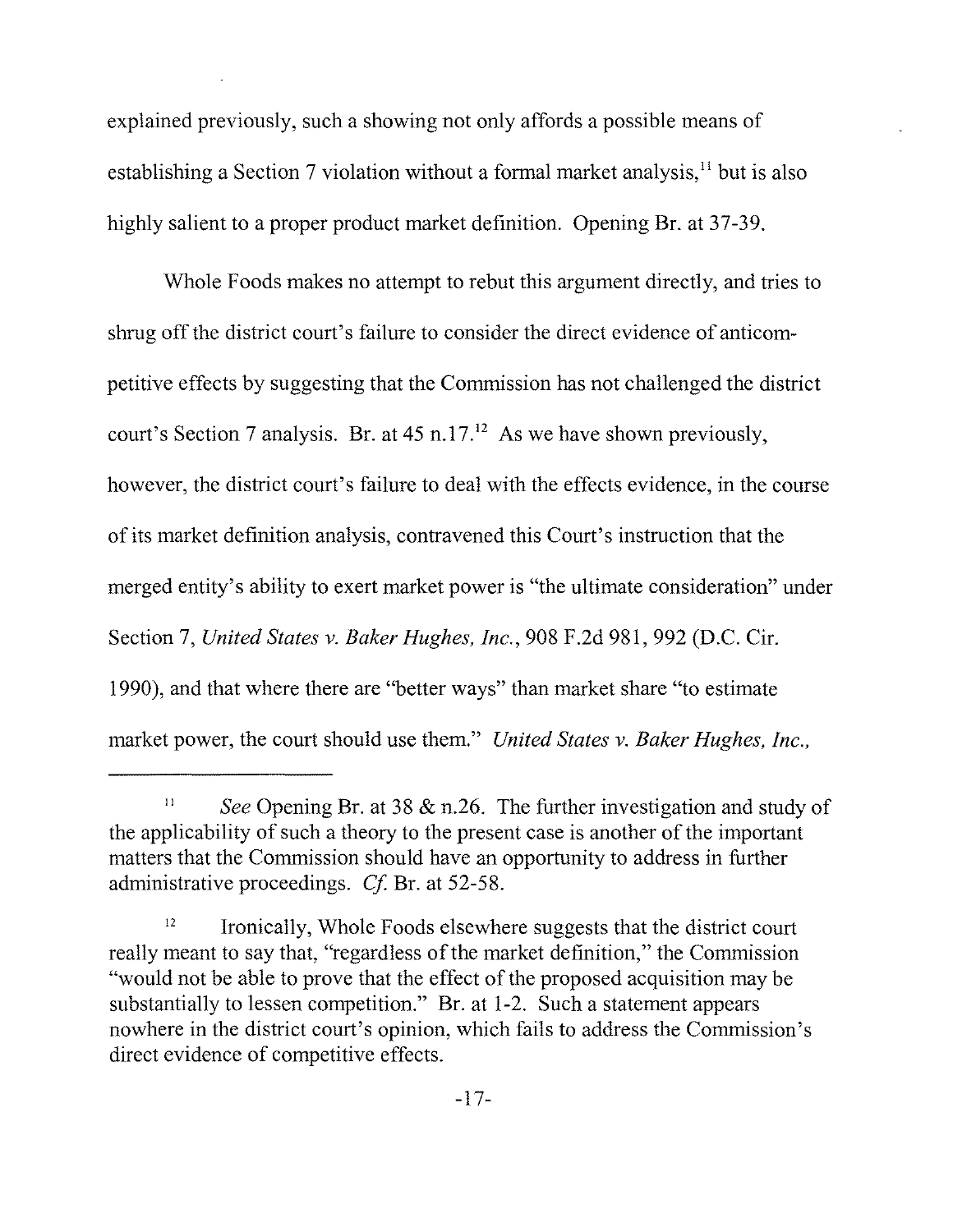908 F.2d 981, 992 (D.C. Cir. 1990) (Thomas, J.) (quoting *Ball Mem'l. Hasp.* v. *Mut. Hasp. Ins.,* 784 F.2d 1325, 1336 (7th Cir. 1986).

Whole Foods simply confirms the unduly narrow approach that both it and the court below have taken to market definition, by attacking the Commission for supposedly proffering "[m]ultiple unwieldy, amorphous multi-factor definitions," that do not mirror the precise "characteristics" that have distinguished market definition in prior cases. Br. at 46-47. This argument ignores the case-specific analysis that both the Supreme Court and this Court require. *See, e.g., Brown Shoe Co.* v. *United States,* 370 u.S. 294, 322 n. 38 (1962) ("only \* \* \* examination of the particular market  $-$  its structure, history and probable future  $$ can provide the appropriate setting for judging the probable anticompetitive effect of [a] merger"); *Heinz,* 246 F.3d at 717. Competition and markets are dynamic, and antitrust law recognizes that new means of providing combinations of goods and services may require the recognition of distinct antitrust markets. *See, e.g., FTC* v. *Staples, Inc.,* 970 F. Supp. 1066 (D.D.C. 1997) (recognizing distinct nature of market for "office superstores"). Whole Foods and other premium natural and organic supermarket companies have recognized and profited from a consumer desire for a distinct combination of product mix, ambience, and high service that has set them apart from conventional supermarkets. The delimitation of the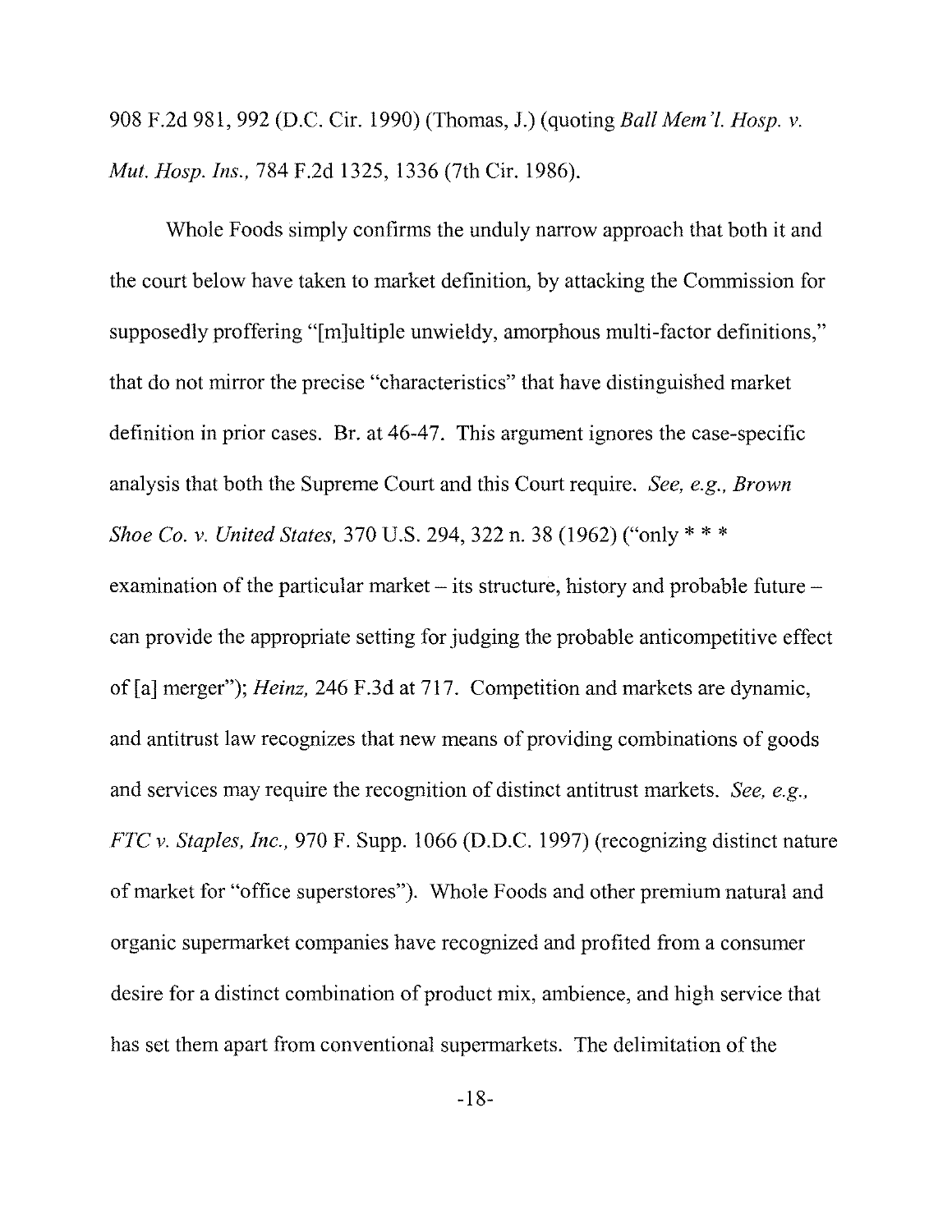precise bounds of such a market is complex, but this is often the case with highly differentiated products.<sup>13</sup>

Ultimately, antitrust markets are not defined by reference to the physical characteristics or functions of products, but rather by whether and to what extent sellers of those products can "force a purchaser to do something that he would not do in a competitive market." *Eastman Kodak Co. v. Image Technical Servs., Inc.,*  504 U.S. 451, 464 (1992) (citations omitted.). Here, the Commission showed that the combination of features offered by stores such as Whole Foods and Wild Oats has attracted customers who are willing to pay a substantial premium (even if they also make purchases elsewhere) and who, by Whole Foods' own projections, are likely enough to divert from one such store to another so that a small but significant price increase by a post-merger Whole Foods would be profitable. That showing amply satisfies modem merger jurisprudence, and raised "serious, substantial" legal questions that created a "fair ground" for litigation.

<sup>&</sup>lt;sup>13</sup> For example, a BMW is a very different product from a Honda Civic, based on different styling, performance, and amenities. The explanation of these differences is arguably "unwieldy" and certainly "multi-factor," but that does not mean that the two are necessarily in the same antitrust market.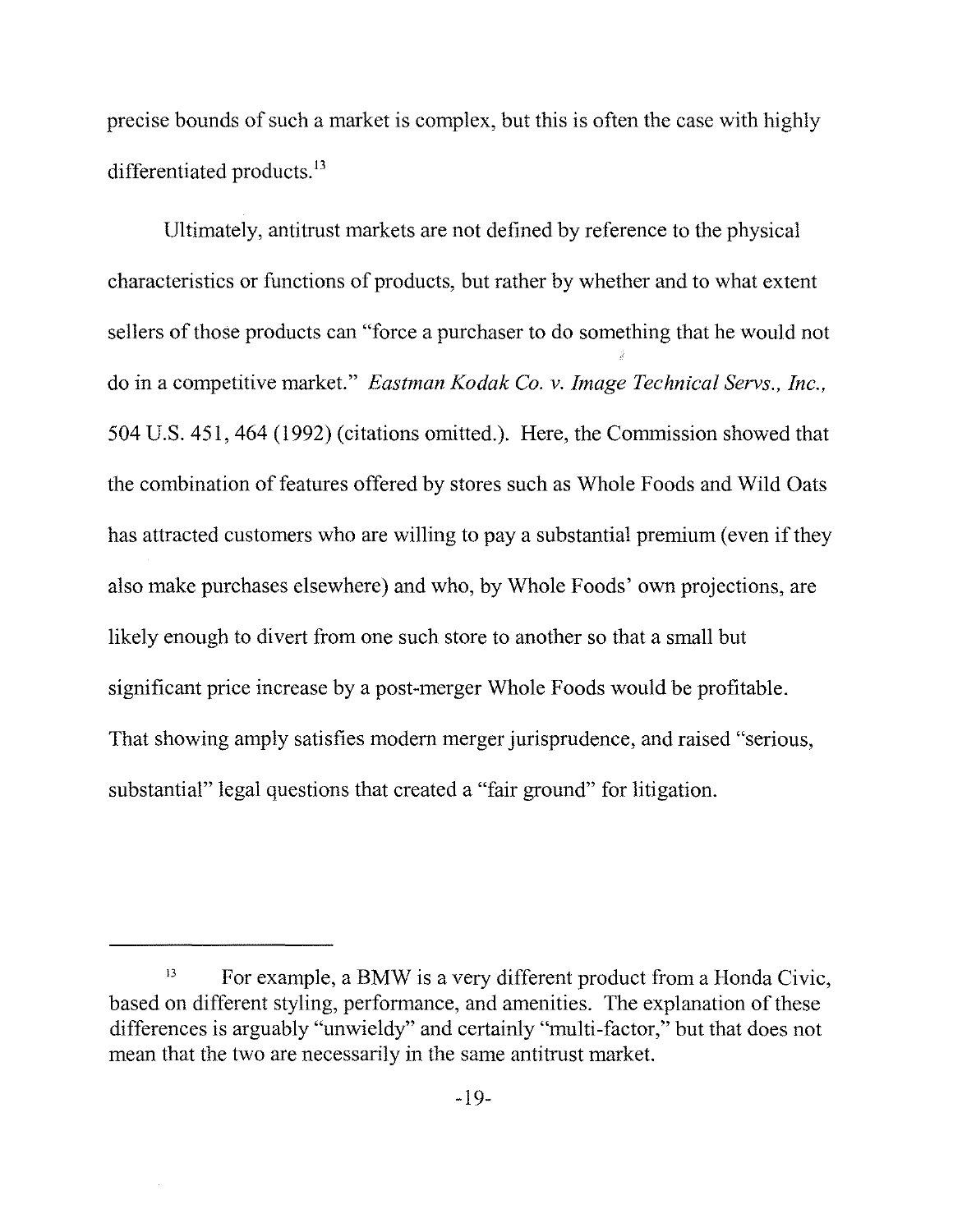#### **II. THIS APPEAL IS NOT MOOT.**

Throughout these proceedings, the Commission has sought relief that, under the circumstances, would best serve the interests of protecting consumers from the loss of competition and preserve its ability to craft effective final relief in the event that it determines that Whole Foods' acquisition of Wild Oats is unlawful. When it filed its application for a preliminary injunction in the district court, prior to the merger's consummation, it sought the form of relief that best serves these interests, and is the presumptive remedy when the Commission makes a proper showing under Section  $13(b) - i.e.,$  a full-stop preliminary injunction to prevent consummation of the transaction. *See FTC v. PPG Indus.,* 798 F.2d 1500, 1506 07 (D.C. Cir. 1986). After such relief was initially denied, the Commission immediately applied for an injunction pending appeal, first from the district court and then from this Court. Now that the transaction has been closed and such relief is no longer available, the Commission seeks an order that will preserve, as well as possible, the assets and commercial identity of Wild Oats, to facilitate any eventual divestiture order. Contrary to Whole Foods' contentions (Br. at 34), there is no inconsistency in these positions, which have followed a logical progression as events have unfolded.

For present purposes, what matters is whether effectual (even if not perfect)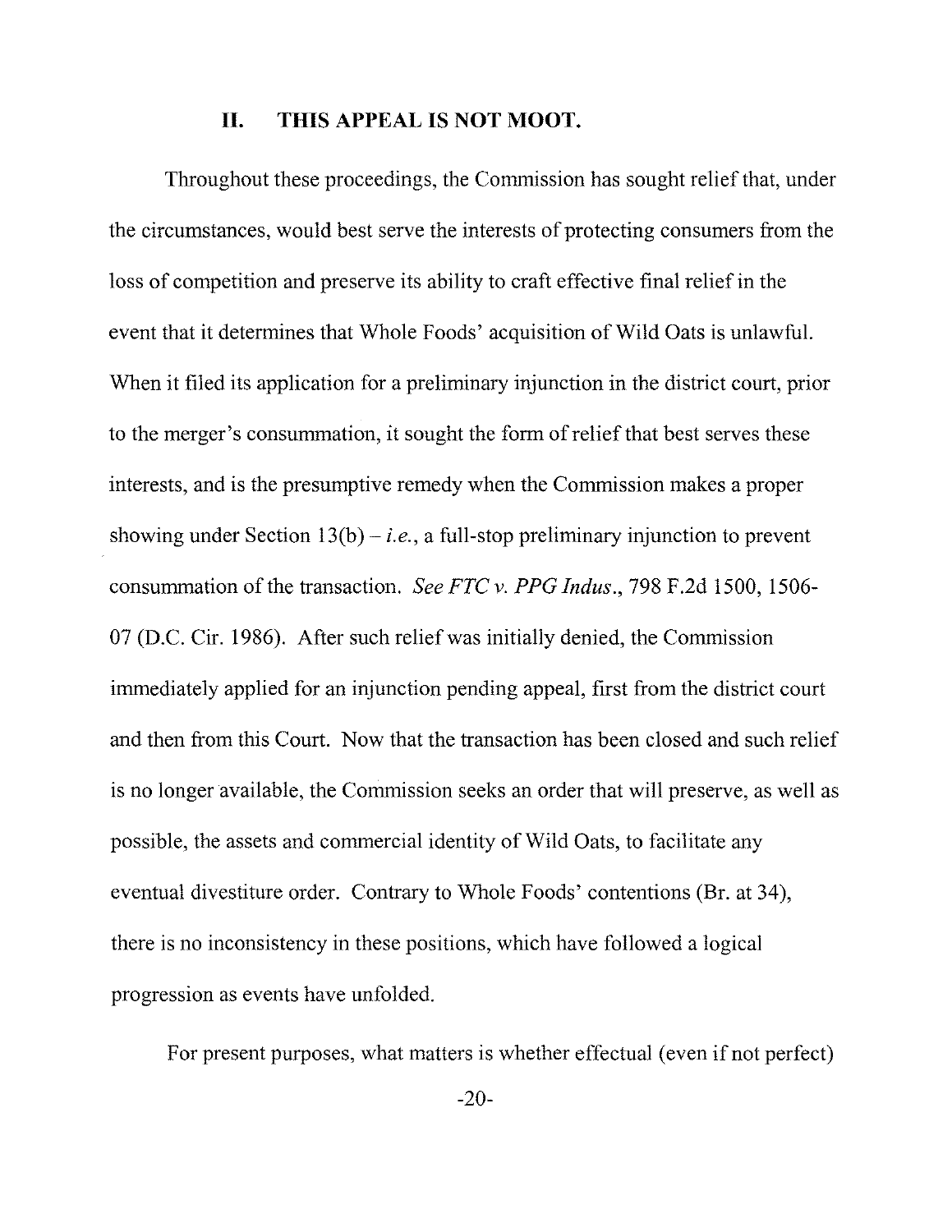interim relief remains possible. Whole Foods has done nothing to refute our initial showing that such relief remains possible. Whole Foods has acknowledged that the integration of Wild Oats may take up to two years. *See, e.g.,* JA\_; Whole Foods Form 8-K (August 28,2007). In another SEC filing, Whole Foods declared that it will close fewer stores than it originally planned and that even those stores slated for closure will remain open for several months or more. *See* JA\_; Whole Foods Form 8-K (Oct. 2, 2007) ("Regarding the \* \* \* 74 Wild Oats and Capers banner stores \* \* \* the Company currently intends to close nine stores and relocate another eight stores to existing Whole Foods Market sites in development."). Thus, Whole Foods' own pronouncements establish that the consummation of the merger on paper does not mean that the integration of the two companies is complete. It is that integration that the Commission seeks to prevent in this action. Maintaining the current status quo would preserve, to the greatest extent possible, that opportunity for meaningful relief.

Whole Foods' brief does nothing to dispel that conclusion. It does not contend that the Wild Oats banner has been changed to the Whole Foods banneror that the Wild Oats banner has been abandoned - an any, much less all, of the local markets which the district court found were the relevant markets. It does not even contend that will happen before this appeal is decided. Br. at 31. It just

 $-21-$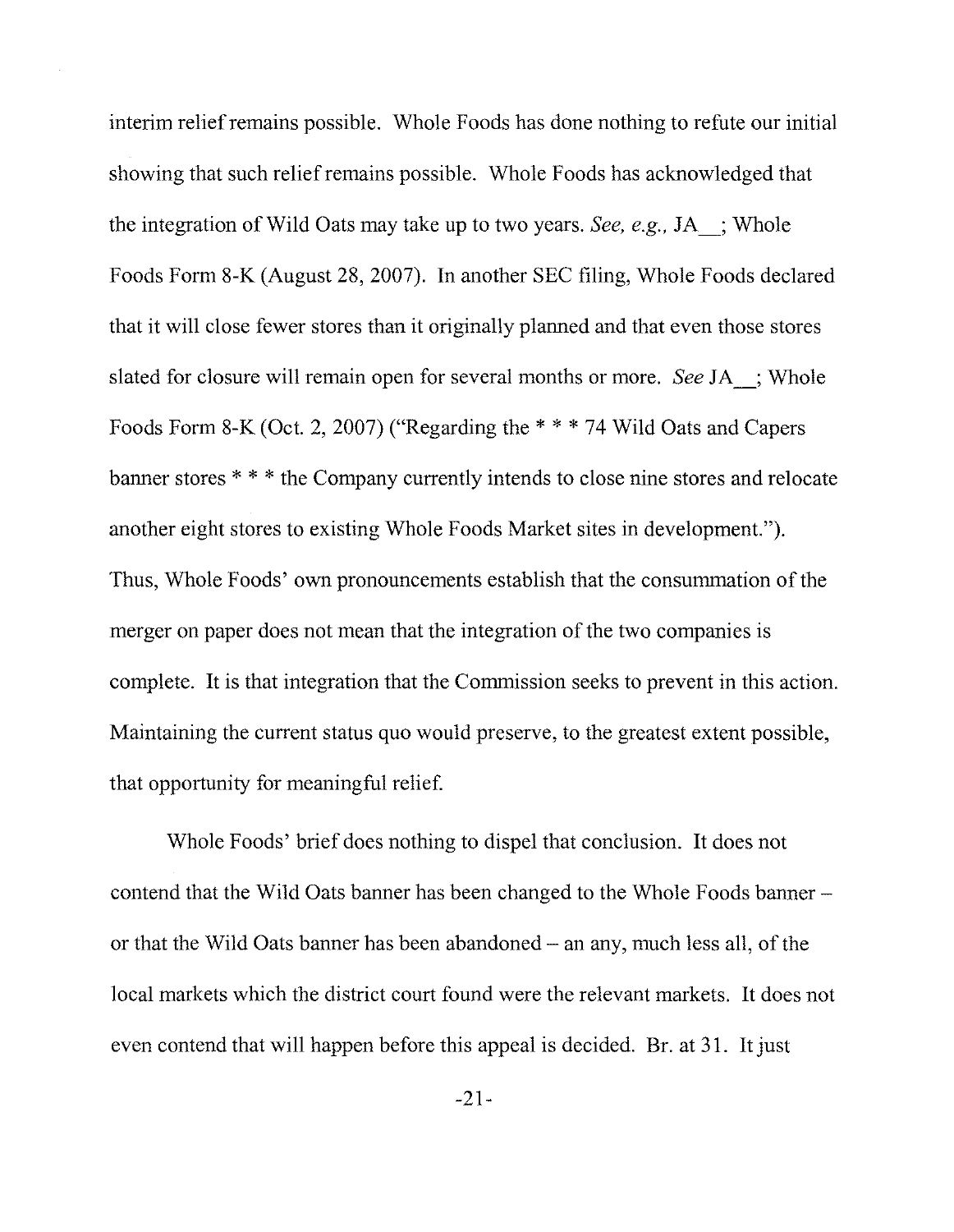argues that it is using common product sources (which it says were common to all supermarkets before the merger) and has made some changes to Wild Oats' stores and personnel which are not part of the record in the district court or on appeal. *Id.* Indeed, in touting the increased sales it has enjoyed since closing the Wild Oats stores it has closed *(id.)*, Whole Foods tends to confirm the fact that most of the revenue captured from the closed stores would inure to the benefit of Whole Foods and hence to reinforce the critical loss analysis proffered by the Commission's expert.

Whole Foods' citation to *FTC* v. *Owens-Illinois, Inc.,* 850 F.2d 694 (D.C. Cir. 1988), for the proposition that the consummation of the merger automatically renders this Commission's appeal moot, is misplaced. This Court's brief*per curiam* opinion gave no indication of its reasons for dismissal, and certainly did not suggest that consummation of a merger renders any subsequently available relief ineffective in all cases. Moreover, the fact that the Commission concluded that its appeal in *Owens-Illinois* was moot, based on the specific factual circumstances there, has no bearing here, where Whole Foods' public pronouncements indicate that it has no immediate plans to erase Wild Oats' identity or its presence in the market. No court has dismissed a Commission case as moot where another measure such as a hold separate order was available as

 $-22-$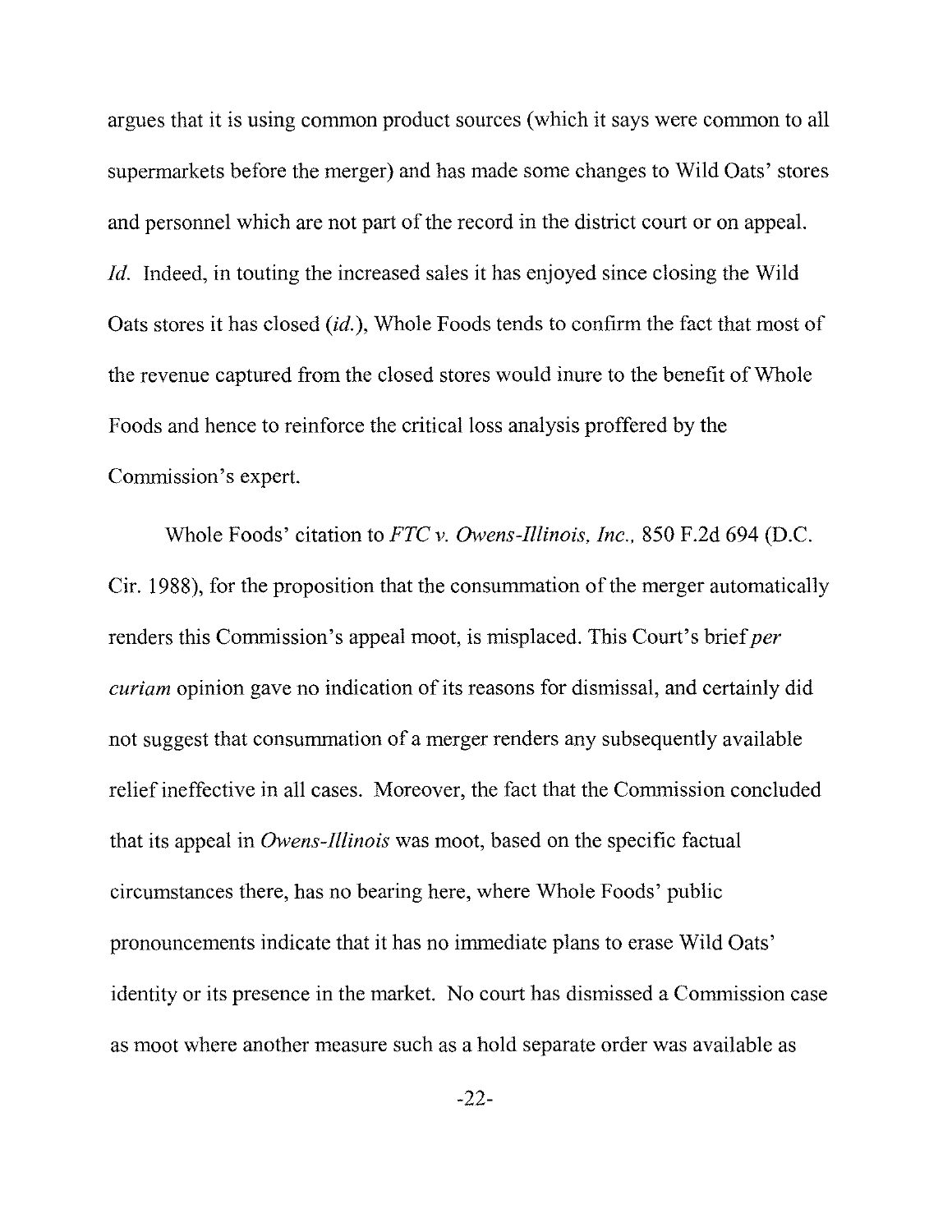secondary, but viable, relief.

Remedies for acquisitions that violate Section 7 are meant to be flexible, tailored to the specific circumstances. As this Court held in *FTC* v. *Weyerhaeuser Co.,* 665 F.2d 1072, 1083-84 (D.C. Cir. 1981), a full-stop injunction is not the only possible relief in a merger case. 665 F.2d at 1083-84. The Court recognized, for example, that "[a] hold separate order was an established device in antitrust law enforcement" when Congress enacted Section 13(b), and further held that the courts have flexibility in "mold[ing] decrees 'to the necessities of the particular case.'" *!d.* at 1084 (quoting *Hecht Co.* v. *Bowles,* 321 U.S. 321, 329 (1944».

*Weyerhaeuser* noted that mootness may depend on whether "all parties necessary to effective review and disposition of the controversy" are present before the court. 665 F.2d at 1077 (D.C. Cir. 1981). This does not mean that an acquiring company can insulate itself from appeal by selling to a third party assets that have no relation to the anticompetitive effects of the merger. In this case, notably, Whole Foods has *not* sold the stores that operate under the Wild Oats name – which are the ones that raise competitive concerns.<sup>14</sup> Although Whole

<sup>&</sup>lt;sup>14</sup> Whole Foods' sale of Wild Oats' stores that operate under the names Sun Harvest and Henry (Br. at 30) has no relevance here. Only the larger stores that operate under the Wild Oats name raised a competitive concern. [JA : PX2878 at 10,  $\P$  26.] For this reason, effective relief can be fashioned without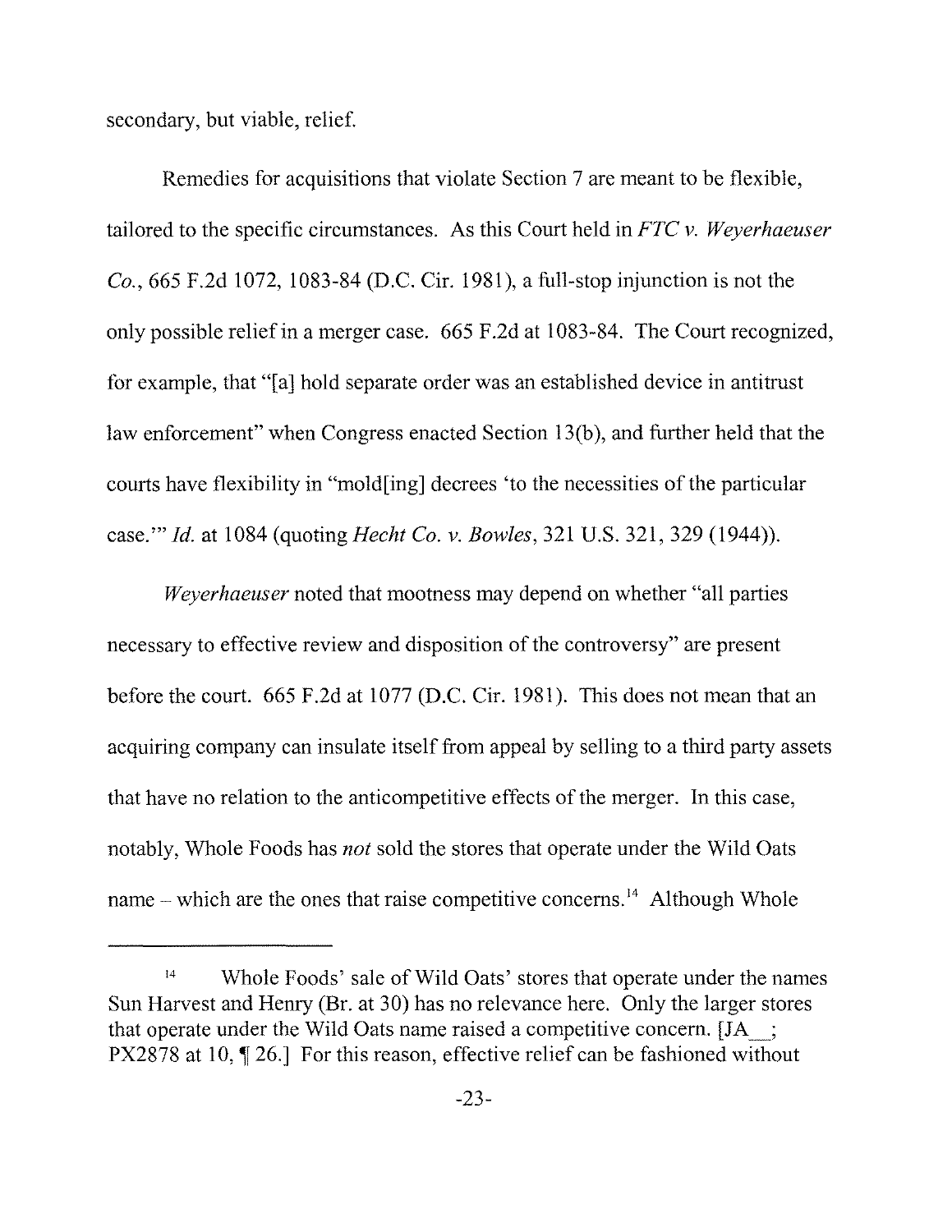Foods is undoubtedly moving forward to integrate Wild Oats, it does not deny that this effort will take the two years it has announced.

The other cases cited by Whole Foods, *FTC v. Beatrice Foods Co.,* 587 F.2d 1225, 1226 (D.C. Cir. 1978), and *FTC v. Food Town Stores, Inc.,* 539 F.2d 1339, 1342-43 (4th Cir. 1976), also do not support a finding of mootness here. In *Beatrice Foods,* Judge Bazelon merely explained his reasons for abstaining from voting on a suggestion for rehearing *en bane,* after the merits panel had granted rehearing. 587 F. 2d at 1226. He did not suggest that he had evaluated the precise circumstances in order to determine whether a live case or controversy still existed. In *Food Town,* the court considered whether a district court's denial of a temporary restraining order to prevent a merger was a final, appealable order under 28 u.s.c. § 1291. *Food Town,* 539 F.2d at 1342. The question was whether there was appellate jurisdiction for purposes of granting an injunction pending appeal, not whether there could be "any effectual relief whatever."

As a practical matter, even mergers that have long been consummated can be undone. For instance, in *Chicago Bridge* & *Iron Co. v. FTC,* 2008 U.S. App. LEXIS 1776 (5th Cir. Jan. 25, 2008) at \*67-\*71, the Court of Appeals affirmed an

regard to the Sun Harvest or Henry stores.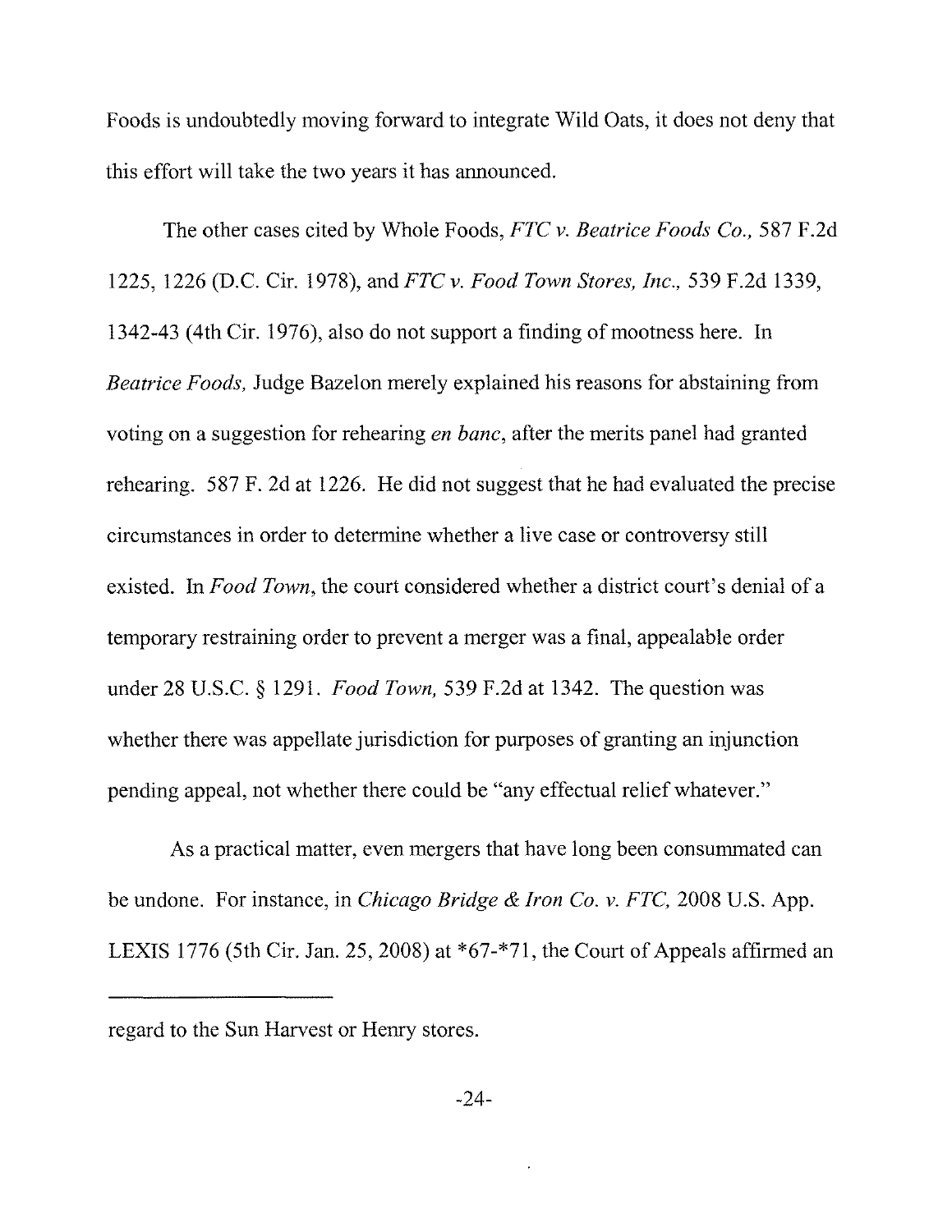order to divest sufficient assets to restore competition - almost seven years after the transaction. Although disentangling the assets after a merger may be difficult, it is the appropriate remedy where "the violation is the acquisition of a previously viable and independent entity." *Id.* at \*68.

Whole Foods claims that the fact that the Commission's administrative proceeding remains stayed somehow shows that this matter is moot. Br. at 37-38. To the contrary, simple concerns of judicial and administrative economy counsel against conducting this appeal and a plenary trial at the same time. *See* 16 C.F.R. § 3.26 (setting forth procedures for staying the Commission's administrative adjudications and for respondents to "obtain consideration of whether continuation of an adjudicative proceeding is in the public interest after a court has denied preliminary injunctive relief.") The current stay of the administrative proceeding allows this appeal to proceed without requiring trial counsel for both sides to embark on a plenary proceeding, which would include full discovery and a trial on the merits before an administrative law judge.<sup>15</sup>

Because an effective remedy remains available, this appeal is not moot.

<sup>&</sup>lt;sup>15</sup> The ALJ's decision may be appealed to the full Commission. The Commission's final decision, if adverse to the merging parties, is reviewable by a Court of Appeals.  $15$  U.S.C.  $\S 21(c)$ .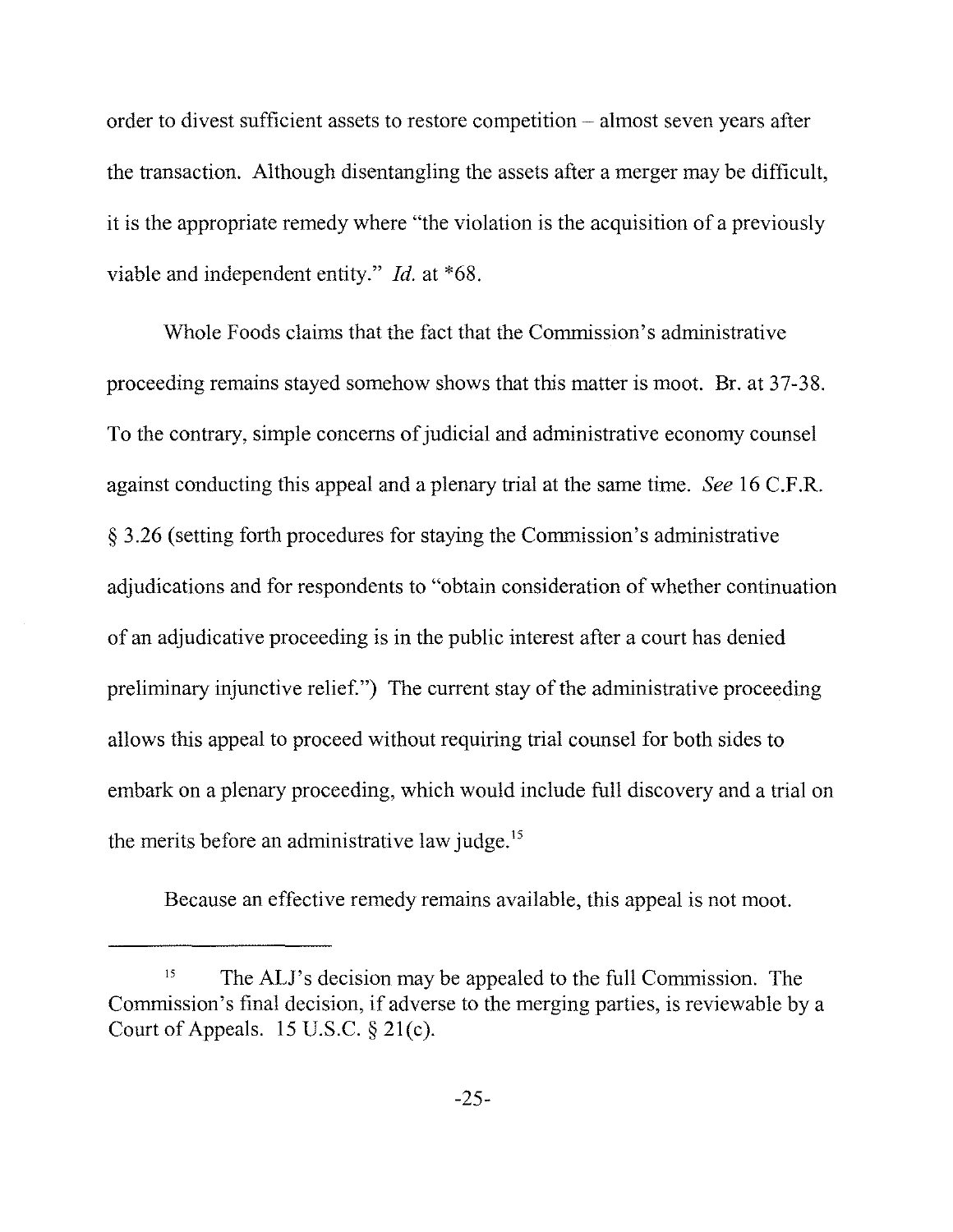#### **CONCLUSION**

For the foregoing reasons, this Court should reverse the decision below and enter an order enjoining any further integration of Wild Oats into Whole Foods, pending a final administrative adjudication on the merits. The Commission further respectfully requests that this Court remand the matter to the district court with instructions to oversee implementation of this injunctive relief.

Respectfully submitted,

JEFFREY SCHMIDT **WILLIAM** BLUMENTHAL Director General Counsel Bureau of Competition

KENNETH L. GLAZER JOHN F. DALY MICHAEL J. BLOOM Director of Litigation

RICHARD B. DAGEN Attorney THOMAS J. LANG Federal Trade Commission THOMAS H. BROCK 600 Pennsylvania Ave., N.W. CATHARINE M, MOSCATELLI Washington, D.C. 20580 MICHAEL A. FRANCHAK Ph, (202) 326-2158 JOANL. HElM Fax (202) 326-2477 Attorneys February 27, 2008

Deputy Director Deputy General Counsel for Litigation

////1/j/f/j

MARILYNE, KERST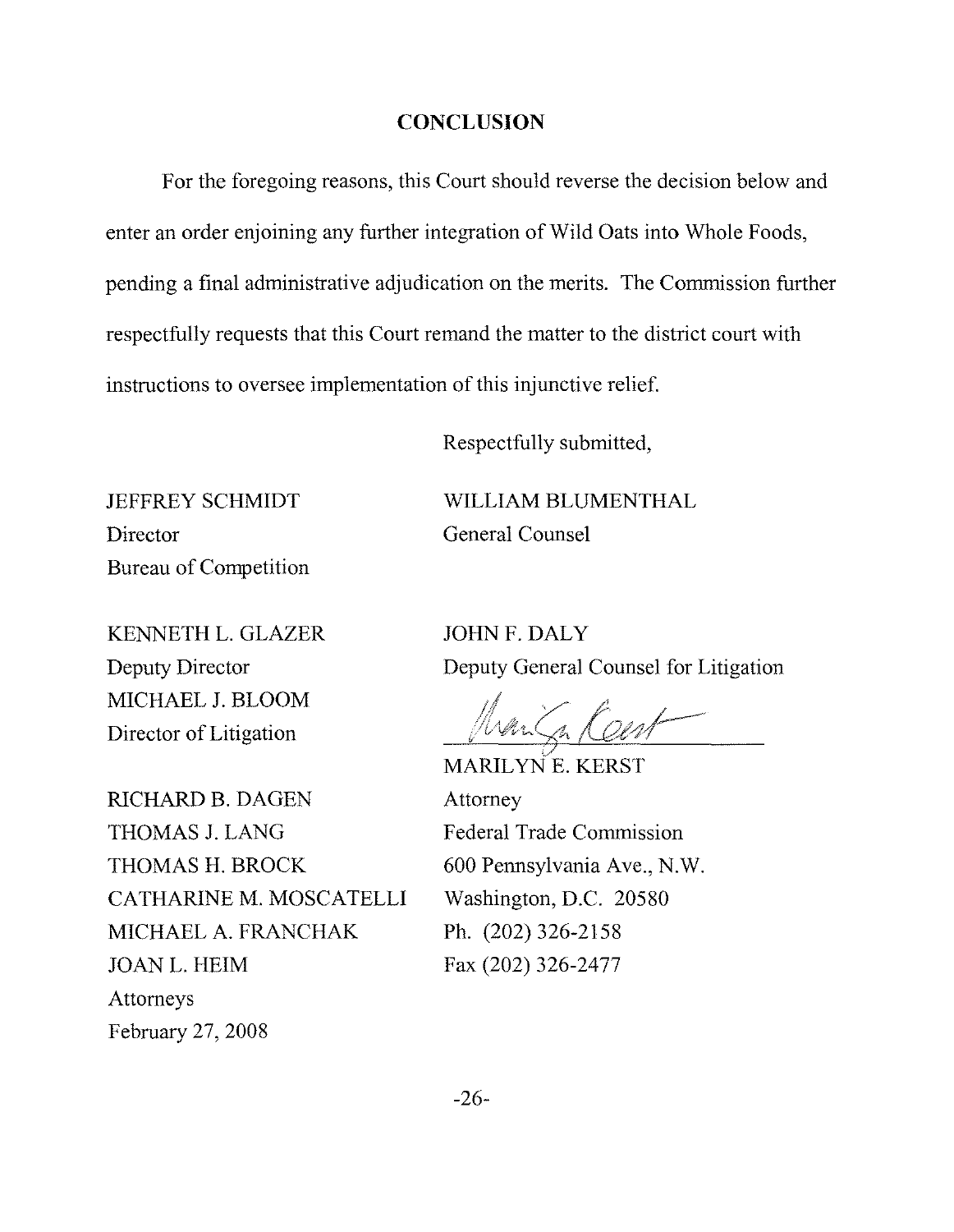#### **CERTIFICATE OF COMPLIANCE**

Pursuant to Fed. R. App. P. 32(a)(7)(C) and Circuit Rule 32(a), I certify that the attached Reply Brief for Appellant Federal Trade Commission was prepared using WordPerfect X3, and l4-point Times New Roman, a proportionally-spaced typeface. It contains 6340 words, excluding the parts of the brief exempted by Fed. R. App. P.  $32(a)(7)(B)(iii)$  and Circuit Rule  $32(a)(2)$ .

hann Kust

MARILYNE KERST Attorney **Federal Trade Commission**